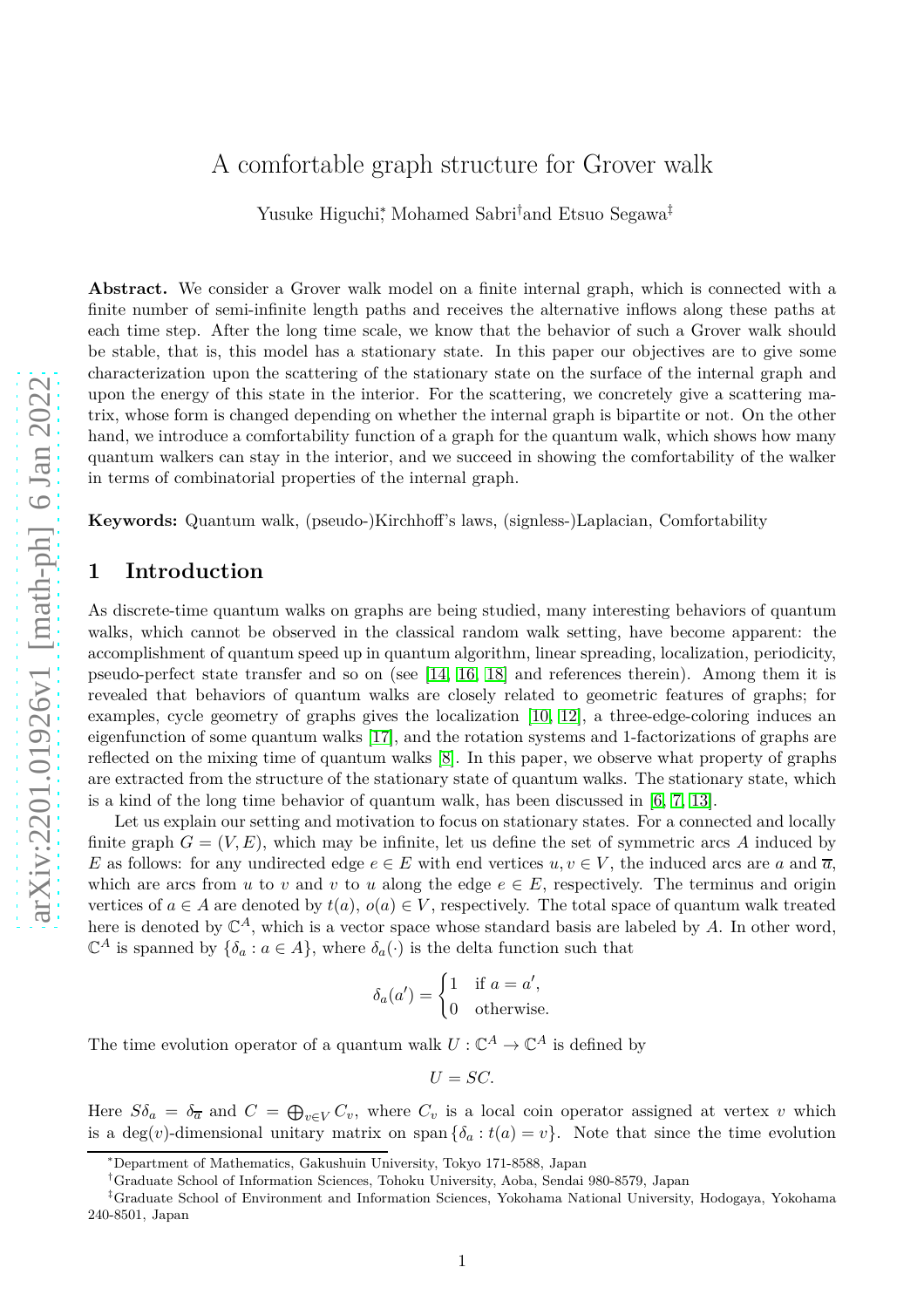operator *U* is unitary in the sense that  $UU^* = I$ , then for any  $\psi \in \mathbb{C}^A$ , the  $l^2$  norm is preserved, that is,  $||U\psi||^2 = ||\psi||^2$  for the standard inner product. Let  $\psi_n$  be the *n*-th iteration of *U* with the initial state  $\psi_0$ ; that is,  $\psi_{n+1} = U\psi_n$ . We call for any  $a \in A$ ,  $\psi_\infty(a) := \lim_{n \to \infty} \psi_n(a)$ , if it exists, the stationary state. Another type of stationarity of quantum walks, the stationary *measure*, is discussed in [\[15\]](#page-20-5), whose form is as follows:  $\Phi(\psi_{n+1})(u) = \sum_{t(a)=u} |\psi_{n+1}(a)|^2 = \sum_{t(a)=u} |\psi_n(a)|^2$  for any time step  $n = 0, 1, 2, \ldots$  and vertex  $u \in V$ .

We are interested in how the state converges to the stationary state as a fixed point of a dynamical system. In general, the state of the walker in a quantum walk on finite graph does not necessarily converge because the time evolution operator is unitary and hence the absolute values of the eigenvalues of the operator are equal to 1. When semi-infinite length paths are connected to a finite graph and the *l*∞-initial state is set so that quantum walkers along the tails come into the internal and quantum walkers go out from that at every time step, the convergence of states are shown in [\[6,](#page-19-3) [7,](#page-19-4) [13\]](#page-20-4). In this setup, the state space of the walk is described by  $l^{\infty}$ -space. This quantum walk always converges to a stationary state whenever we choose vertices of the internal, to which the semi-infinite length paths are connected.

In [\[11,](#page-19-5) [13\]](#page-20-4), the Grover walk whose quantum coins are expressed by the Grover matrices  $\{Gr(\deg(u)\}_{u\in V}$ was applied with the constant inflow. Then the scattering on the surface in the long time limit recovers the local scattering at each vertex; that is, the scattering matrix is  $Gr(r)$ , where r is the number of tails. This implies that we can obtain the global scattering by only some information on the surface, the number of tails on  $\delta G_0$ , whereas this also implies that we cannot obtain any information on the structure of the internal graph  $G_0$ . To investigate how the geometrical structure of the internal graph affects the behavior of quantum walkers in terms of their stationary states, we must change something in our setting; for example, we replace a constant flow with some oscillated one.

In this study, as a first trial, we focus on the simplest oscillation of inflow with alternating signs which is a coarse graining of alternating current input. Our interest is to find a graph geometry from the scattering on the surface and also the energy in the interior in the long time limit. The scattering on the surface gives how the inflows map to the outflows on the surface. This answer is given in following.

<span id="page-1-0"></span>**Theorem 1.** Let  $\alpha$  and  $\beta$  represent the inflow and outflow of the stationary state on the surface. *Then we have*

$$
\beta = \sigma \alpha,
$$

*where the scattering matrix*  $\sigma$  *is unitary and described by* 

$$
\sigma = \begin{cases} I & \text{: } G_0 \text{ is non-bipartite,} \\ \tau & \text{: } G_0 \text{ is bipartite.} \end{cases}
$$

*Here I is the identity matrix and τ is described as in Section 3.*

From this theorem, if the interior is non-bipartite, the scattering is the perfect reflection, while if the interior is bipartite, the scattering is described by the Grover matrix. Next it is natural to ask what happens to the interior. To answer this question, we introduce the idea of comfortability. The comfortability is the function of the interior, and gives how quantum walkers accumulate in the internal graph in the long time limit, which is the energy stored the interior. The detailed definition of the comfortability  $\mathcal{E}_{QW}(G_0)$  is described in Definition [2.](#page-3-0) We obtain that when only two tails are connected, the comfortability of the graph can be expressed in terms of the geometric information of the graph as follows.

<span id="page-1-1"></span>**Theorem 2.** *Assume the number of tails is* 2*, and the inflow*  $\alpha = (\alpha_1, \alpha_2) = (1, 0)$ *. Then the comfortability*  $\varepsilon_{OW}(G_0)$  *of the quantum walk is given by* 

$$
\varepsilon_{QW}(G_0) = \begin{cases} \left(\chi_2(G_0)/\chi_1(G_0) + |E_0|\right)/4 & : G_0 \text{ is bipartite,} \\ \iota_2(G_0)/\iota_1(G_0) & : G_0 \text{ is non-bipartite.} \end{cases}
$$

*Here*  $|E_0|$  *is the number of edges of*  $G_0$ ,  $\chi_1(G_0)$  *is the number of the spanning trees of*  $G_0$  *and*  $\chi_2(G_0)$ *is the number of the spanning forests of*  $G_0$  *with two components in which one contains*  $u_1$  *and the other contains*  $u_n$ *. The geometric quantities of*  $\iota_1(G_0)$  *and*  $\iota_2(G_0)$  *are defined in Section 3.*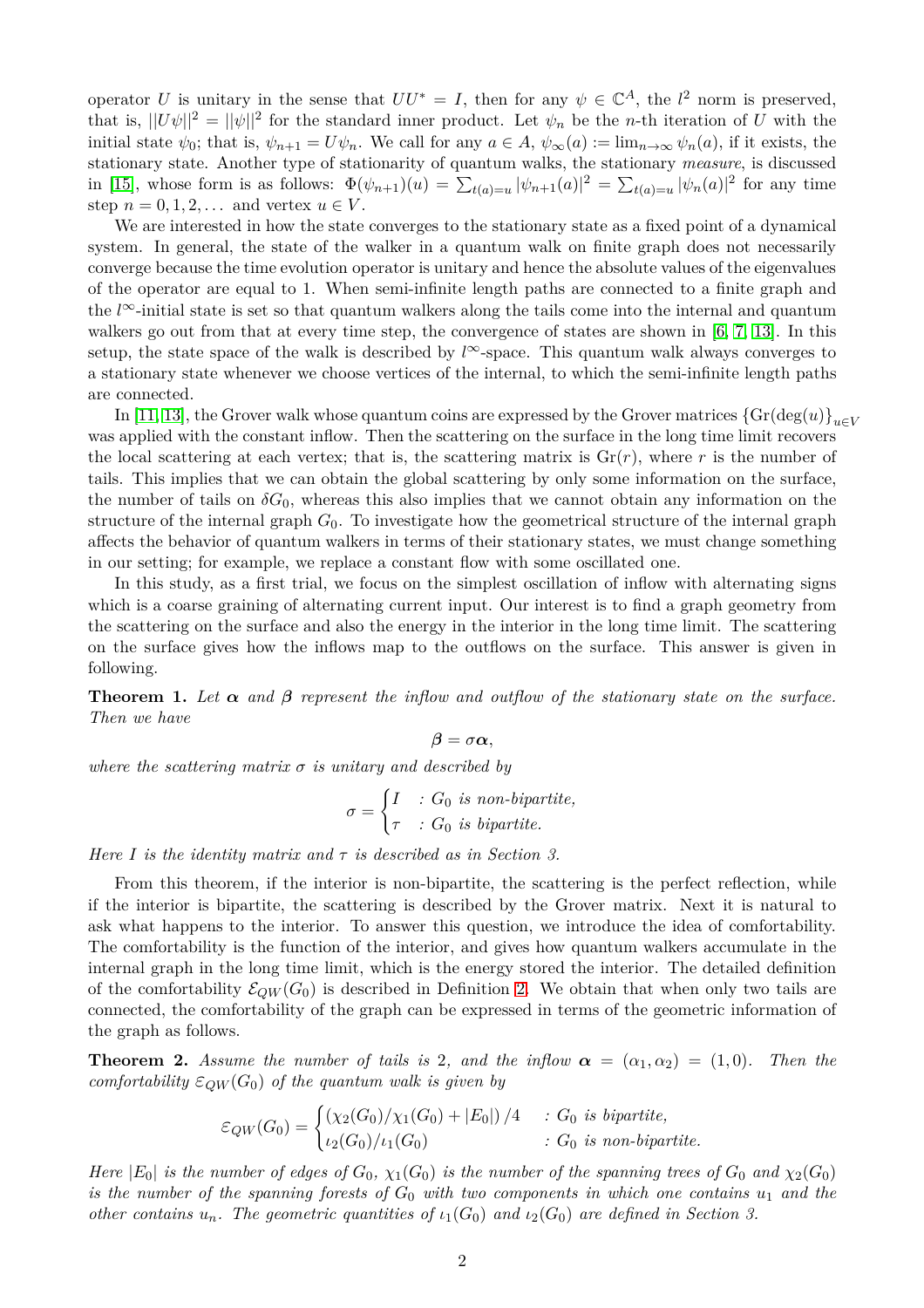We illustrate the ranking of the comfortability among all of the graphs with four vertices in Section [4.](#page-5-0) To show the above theorem, we first define a (pseudo-)current function [\[11,](#page-19-5) [13\]](#page-20-4) on a (non-)bipartite graph and we show that these functions satisfy the (pseudo-)Kirchhoff laws in Theorems [5](#page-11-0) and [6,](#page-12-0) respectively. Secondly, we obtain a potential function with respect to these (pseudo-)current functions, in terms of (signless-)Laplacian matrix in [\[2,](#page-19-6) [3\]](#page-19-7) and Theorem [8,](#page-13-0) respectively. Thirdly, using these expressions of the potential functions, we obtain expressions for the comfortability in terms of the (non-)oriented incident matrix and the (signless-)Laplacian matrix, when the graph is (non-)bipartite in Propositions [1](#page-16-0) and [2.](#page-17-0) Finally, using the speciality of the setting, we obtain the expression of the comfortability using the graph factors induced quantum walks defined by Definition [3.](#page-4-0)

We arrange the rest of this paper in the following way. In section 2, we introduce the setting, notations and some previously known results in our model. Moreover, we define the scattering matrix of the walk and a comfortability function of the graph. In section 3, we introduce our main results of the paper: Theorems [1](#page-1-0) and [2](#page-1-1) which tells information on the scattering matrix and the comfortability function, respectively. These theorems depends on the bipartiteness of graphs. Furthermore, we note that the theorem on the comfortability gives a method to compute the comfortability of the graph in terms of the geometric information of the graph. In section 4, we give an example to illustrate the comfortability of the graphs with 4 vertices and we show the comparison of the comfortabilities. In section 5, we give the proofs of our main theorems, Theorems [1](#page-1-0) and [2.](#page-1-1)

### **2 Setting**

Let  $G_0 = (V_0, E_0)$  be a finite connected graph and  $A_0$  be the symmetric arc set induced by  $E_0$ . We choose the boundary of  $G_0$ ,  $\emptyset \neq \delta V \subset V_0$  with  $\delta V = \{v_1^{(0)}\}$  $v_1^{(0)},...,v_r^{(0)}\}$ , where  $v_i^{(0)}$  $v_i^{(0)} \neq v_j^{(0)}$  $j^{(0)}$  if and only if  $i \neq j$ . Let  $\{\mathbb{P}_j : j = 1, ..., r\}$  be the set of semi-infinite length paths called the tails whose end vertex is denoted by  $v_i^{(0)}$  $y_j^{(0)}$ , connected to the finite graph  $G_0$  such that  $V(\mathbb{P}_j) = \left\{ v_j^{(0)} \sim v_j^{(1)} \sim v_j^{(2)} \sim ... \right\}$ . Here *u* ∼ *v* means that the vertices *u* and *v* are adjacent. We denote the constructed graph by  $\tilde{G} = (\tilde{V}, \tilde{E})$ . We also denote the arc set induced by  $E_0$  and  $\tilde{E}$  by  $A_0$  and  $\tilde{A}$  respectively. For any arc  $a = (u, v) \in \tilde{A}$ , we write  $\overline{a} = (v, u), o(a) = u$  and  $t(a) = v$ . Remark that  $o(\overline{a}) = t(a)$  and  $t(\overline{a}) = o(a)$ .

For a discrete set  $\Omega$ , let us define  $\mathbb{C}^{\Omega}$  by the vector space whose basis are labeled by each element of  $\Omega$ . The total state space associated with the quantum walk treated here is  $\mathbb{C}^{\tilde{A}}$ . We define the time evolution operator  $W$  on  $\mathbb{C}^{\tilde{A}}$  in the matrix form by

$$
(W)_{a,b} = \begin{cases} \left(\frac{2}{\deg(o(a))} - \delta_{a\overline{b}}\right) & \text{if } o(a) = t(b), \\ 0 & \text{otherwise,} \end{cases}
$$

which is so called the Grover walk. Note that the walk becomes "free" on the tails; that is,

$$
(W)_{a,b} = \begin{cases} 1 & : o(a) = t(b), \ a \neq \overline{b}, \\ 0 & : \text{otherwise} \end{cases}
$$

for any  $o(a) \notin V_0$ . We set the *l*<sup>∞</sup>-initial state by using a complex value *z* with  $|z| = 1$ :

$$
\Phi_0(a) = \begin{cases}\nz^{-\text{dist}(u_j, t(a))}\alpha_j & \text{if } o(a) = v_j^{s+1}, t(a) = v_j^s, s = 0, 1, 2, ..., j = 1, 2, ..., r, \\
0 & \text{otherwise.} \n\end{cases}
$$

Then quantum walkers inflows into the internal graph  $G_0$  at every time step *n* from the tails. On the other hand, a quantum walker outflows towards the tails from the internal graph.

Let  $\Phi_n \in \mathbb{C}^{\tilde{A}}$  be the *n*-th iteration of the quantum walk such that  $\Phi_{n+1} = W\Phi_n$ . Since the inflow oscillates with respect to the time step, the total state does not converge in the long time limit. We put  $\Phi'_n := z^n \Phi_n$ , which satisfies  $\Phi'_{n+1} = zW\Phi'_n$ . The convergence of  $\Phi'_n$  is ensured by [\[13\]](#page-20-4) as follows.

**Theorem 3** ([\[13\]](#page-20-4)).  $\Phi'_{\infty} := \lim_{n \to \infty} \Phi'_n$  exists; that is,  $W\Phi'_{\infty} = z^{-1}\Phi'_{\infty}$ .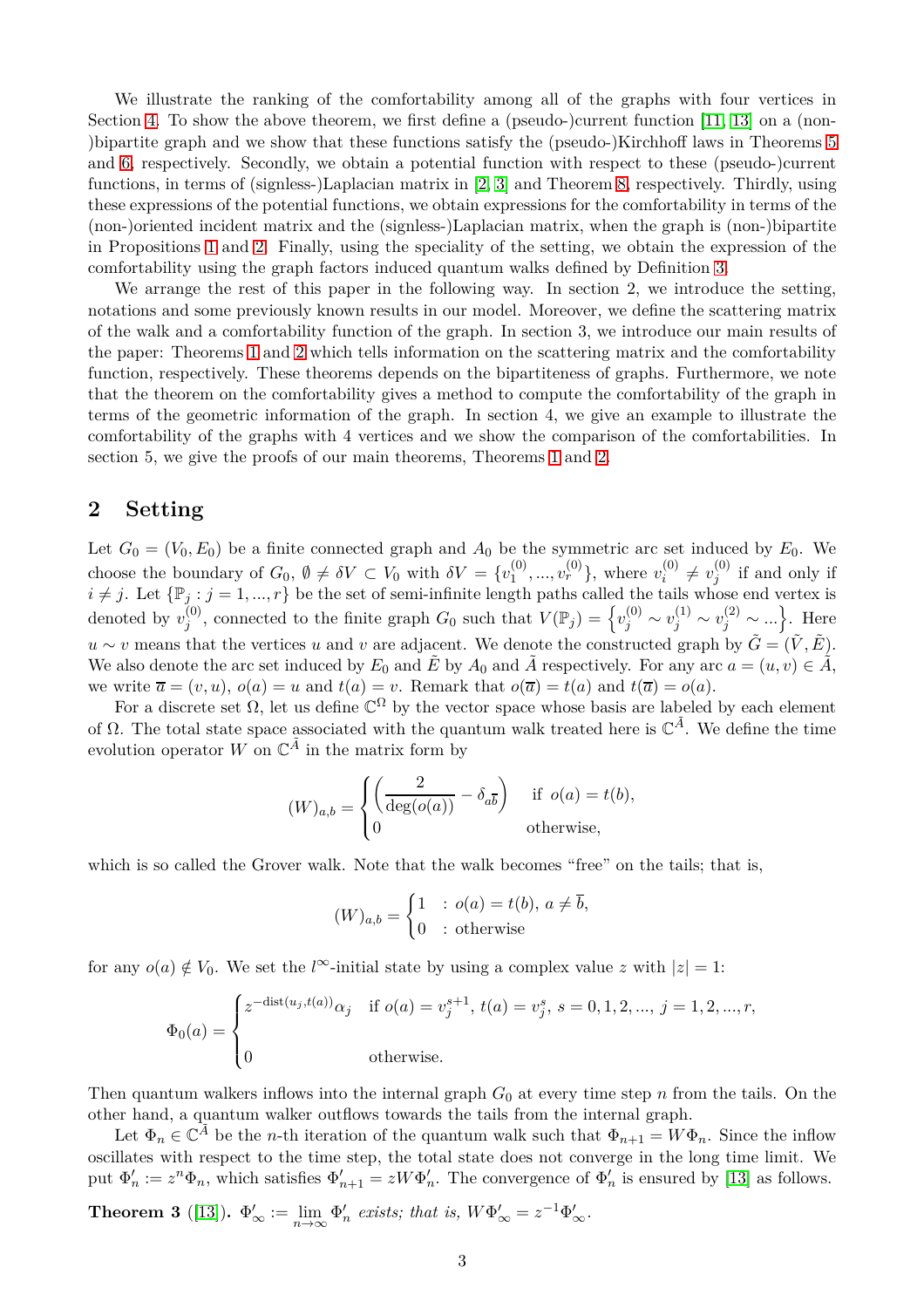Let us focus on the dynamics restricted to the internal graph. To this end, we define the boundary operator of  $A_0, \chi : \mathbb{C}^{\tilde{A}} \to \mathbb{C}^{A_0}$  by,

$$
(\chi \tilde{f})(a) = \tilde{f}(a), a \in A_0
$$

for any  $\tilde{f} \in \mathbb{C}^{\tilde{A}}$ . The adjoint  $\chi^* : \mathbb{C}^{A_0} \to \mathbb{C}^{\tilde{A}}$  is described by

$$
(\chi^* f)(a) = \begin{cases} f(a) & \text{if } a \in A_0, \\ 0 & \text{otherwise} \end{cases}
$$

for any  $f \in \mathbb{C}^{A_0}$ . Remark that  $\chi \chi^* : \mathbb{C}^{A_0} \to \mathbb{C}^{A_0}$  is the identity operator on  $\mathbb{C}^{A_0}$  and  $\chi^* \chi : \mathbb{C}^{\tilde{A}} \to \mathbb{C}^{\tilde{A}}$ is the projection operator on  $\mathbb{C}^{\widetilde{A}}$  with respect to  $A_0$ . Putting  $\chi \Phi'_n =: \phi'_n$  and  $\chi W \chi^* =: E$ , we have

<span id="page-3-1"></span>
$$
\phi'_{n+1} = zE\phi'_n + \rho, \ \phi'_0 = 0,\tag{1}
$$

where  $\rho = \chi W \Phi_0$ . The dynamical system given by [\(1\)](#page-3-1) can be also accomplished by the restriction to the internal graph of the following alternating quantum walk for  $z = -1$  case: the time evolution operator of the alternating quantum walk  $U: \mathbb{C}^{\tilde{A}} \to \mathbb{C}^{\tilde{A}}$  is defined in the matrix form by

<span id="page-3-2"></span>
$$
(U)_{a,b} = \begin{cases} (-1)^{\mathbb{1}_{V_0}(o(a))} \left( \frac{2}{\deg(o(a))} - \delta_{a\overline{b}} \right) & \text{if } o(a) = t(b), \\ 0 & \text{otherwise,} \end{cases}
$$
 (2)

where  $\mathbb{1}_{V_0}$  is the characteristic function of  $V_0$ . The quantum coin assigned at every vertex in the internal graph is the "signed" Grover matrix. The initial state of the walker is

<span id="page-3-3"></span>
$$
\Psi_0(a) = \begin{cases}\n\alpha_j & \text{if } o(a) = v_j^{(s+1)}, \ t(a) = v_j^{(s)}, \ s = 0, 1, 2, ..., \ j = 1, ..., r, \\
0 & \text{otherwise.} \n\end{cases}
$$
\n(3)

In this paper, we consider  $\Psi_{n+1} = U\Psi_n$  instead of  $\Phi_n$ . Since  $\Psi_\infty := \lim_{n\to\infty} \Psi_n$  exists and  $U\Psi_\infty = \Psi_\infty$ holds according to [\[13\]](#page-20-4), we compute its stationary state. In particular, we focus on the following quantities.

**Definition 1.** Scattering matrix: Let  $\boldsymbol{\alpha} := [\alpha_1, \alpha_2, ..., \alpha_r]^T$ ,  $\boldsymbol{\beta} := [\beta_1, \beta_1, ..., \beta_r]^T$ , where  $\beta_j = \Psi_{\infty}(a)$ *with*  $o(a) = v_i^{(0)}$  $y_j^{(0)}$ ,  $t(a) = v_j^{(1)}$ *j . The scattering matrix σ, which is a r-dimensional unitary matrix, is defined by*

$$
\beta=\sigma\alpha.
$$

The existence of such a unitary matrix is ensured by  $[6, 7]$  $[6, 7]$ . If  $z = 1$ , the scattering matrix gives us only the information of the number of tails because the scattering matrix for  $z = 1$  is expressed by  $\text{Gr}(r)$  [\[11\]](#page-19-5). In this paper, if  $z = -1$ , we obtain the information on the internal graph in Theorem 1. We are also interested in the stationary state in the internal graph, especially how many quantum walkers exist; that is, how quantum walkers feel *comfortable* to the graph.

<span id="page-3-0"></span>**Definition 2.** *The comfortability of*  $G_0$  *with*  $\alpha$  *with*  $\delta V$  *for quantum walker :* 

$$
\mathcal{E}_{QW}(G_0; \alpha, \delta V) = \frac{1}{2} \sum_{a \in A_0} |\Psi_{\infty}(a)|^2.
$$

We extract some geometric graph structures from these quantities which derive from some quantum effects in Theorem 2.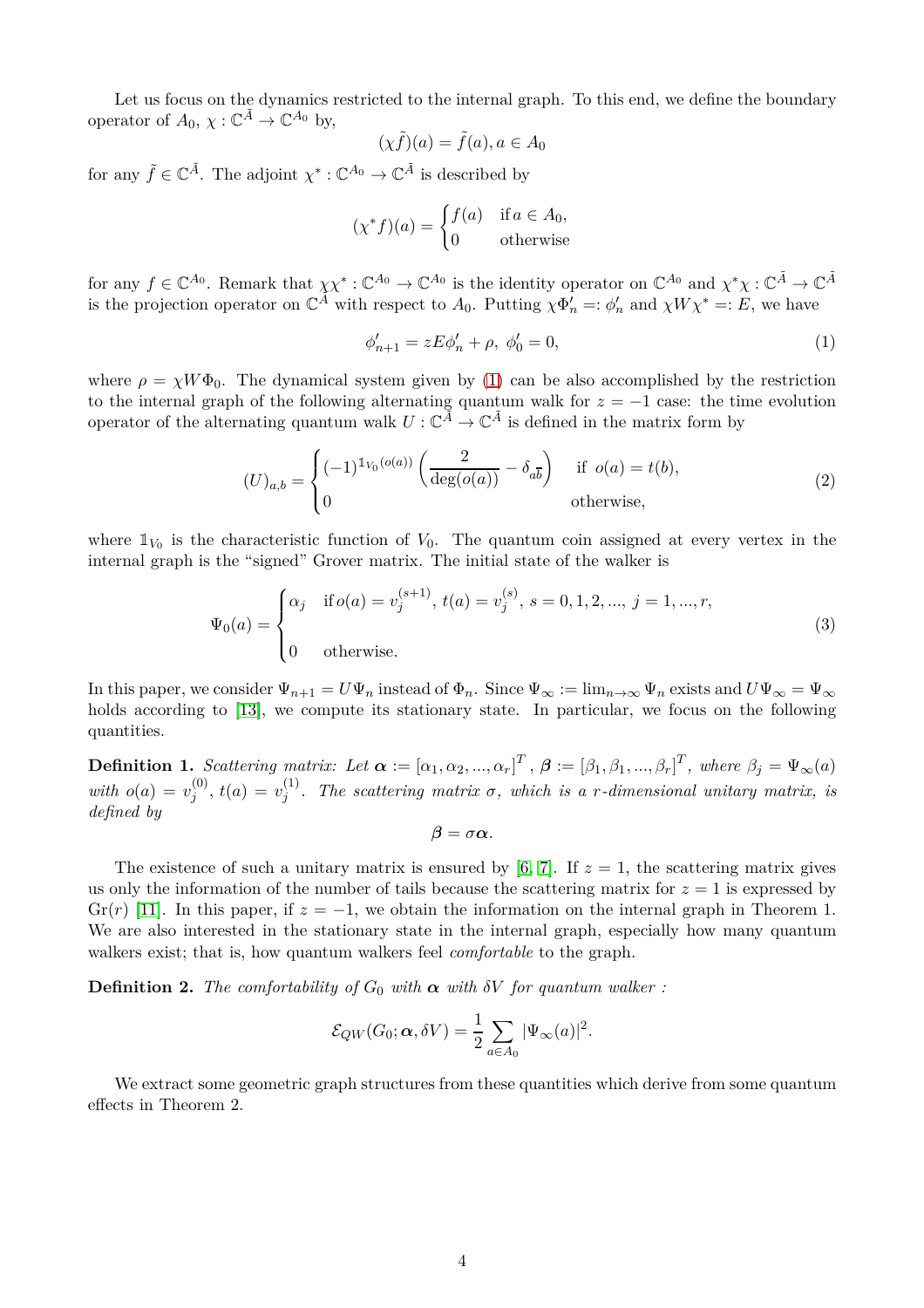### **3 Main Results**

Now we state a main theorem concerning the scattering on the surface, which gives a quantum walk method to characterize bipartite graphs. For example, let us consider a graph with two tails and we set the inflow one of them. According to the following theorem, we can determine the bipartiteness of the graph from the scattering way: if the scattering is the perfect reflecting, then the graph is non-bipartite, while the scattering is the perfect transmitting, then the graph is bipartite.

**Theorem [1.](#page-1-0)** (Scattering on the surface) *Assume the time evolution operator is described by [\(2\)](#page-3-2). For* the stationary state  $\Psi_{\infty}$ , let  $\alpha := [\alpha_1, \alpha_2, ..., \alpha_r]^T$  and  $\boldsymbol{\beta} := [\beta_1, \beta_1, ..., \beta_r]^T$ , where  $\alpha_j$  is the inflow *described by* [\(3\)](#page-3-3) and  $\beta_j$  *is the outflow described by*  $\beta_j = \Psi_\infty(a)$  *with*  $o(a) = v_j^{(0)}$  $j^{(0)}$ ,  $t(a) = v_j^{(1)}$ *j . Then the scattering matrix, which is an r-dimensional unitary matrix;*  $\beta = \sigma \alpha$ , *is expressed as follows.* 

$$
\sigma = \begin{cases} I & \text{: } G_0 \text{ is non-bipartite,} \\ \tau & \text{: } G_0 \text{ is bipartite.} \end{cases}
$$

*Here I is the identity matrix and*  $\tau$  *is described as follows:* 

$$
\tau = -\begin{bmatrix} I_k & 0 \\ 0 & -I_{r-k} \end{bmatrix} \text{Gr}(r) \begin{bmatrix} I_k & 0 \\ 0 & -I_{r-k} \end{bmatrix}
$$

with the computational basis labeled by  $\{v_1^{(0)}\}$  $\chi_1^{(0)},...,\psi_k^{(0)}$  $\{v_k^{(0)}, v_{k+1}^{(0)}, ..., v_r^{(0)}\}$ , where  $v_1^{(0)}$  $v_1^{(0)},...,v_k^{(0)} \in X \cap \delta V$  and  $v_{k+1}^{(0)}, ..., v_r^{(0)} \in Y \cap \delta V$ .

**Remark 1.** *If we set the inflow to a bipartite graph with the partite set X and Y so that total inflow to the partite set X coincides with that to the partite set Y , the perfect reflecting happens. This means that we can not detect the bipartiteness of graph with such an initial state. These inputs vectors are described by eigenvectors of the scattering matrix τ with the eigenvalue* 1*.*

We express the total energy in the interior, comfortability, in terms of the combinatorial geometry of finite graphs. To state our claim, we prepare some notations and settings. The odd unicyclic graph is the graph which contains only one cycle whose length is odd. Now let us consider the case where two tails are connected to  $G_0$  at  $u_1$  and  $u_n$  ( $u_1 \neq u_n$ ), and set the inflow to  $u_1$  and  $u_n$  by  $\alpha = (\alpha_1, \alpha_2) = (1, 0)$ . Here *n* is the number of vertices of *G*<sub>0</sub>. In this case, the comfortability is described by  $\mathcal{E}_{OW}(G_0; \alpha, \delta V) =: \mathcal{E}_{OW}(G_0; u_1, u_n).$ 

<span id="page-4-0"></span>**Definition 3.** (Important graph factors) Let  $\chi_1(G_0)$  be the number of spanning trees of  $G_0$  and  $\chi_2(G_0; u_1, u_n)$  be the number of spanning forests of  $G_0$  with exactly two components, one containing  $u_1$  *and the other containing*  $u_n$ *. Here the isolate vertex is regarded as a tree. Define the set of odd unicyclic spanning subgraphs of*  $G_0$  *by* 

 $\mathcal{C}_o = \cup_{r \geq 1} \{ \{C_1, ..., C_r\} \mid C_i$ 's are odd unicyclic graphs $\}$ 

*and the set of spanning subgraphs of G*<sup>0</sup> *whose one component is a tree T which contains u*<sup>1</sup> *and the remaining components are odd unicyclic graphs by*

 $\mathcal{TC}_o = \cup_{k \geq 0} \{ \{T, C_1, ..., C_k\} \mid u_1 \in T \text{ where } T \text{ is a tree and } C_i \text{'s are odd unicyclic graphs} \}.$ 

*Here the situation*  $k = 0$  *is the set of spanning trees of*  $G_0$ *. See Figure [1.](#page-5-1) Now define the functions*  $\iota_1$ *and ι*<sup>2</sup> *by*

$$
\iota_1(G_0) = \sum_{H \in \mathcal{C}_o} 4^{\omega(H)}
$$

*and*

$$
\iota_2(G_0; u_1) = \sum_{H \in \mathcal{TC}_o} 4^{\omega(H)-1},
$$

*where*  $\omega(H)$  *is the number of components in*  $H$ *.*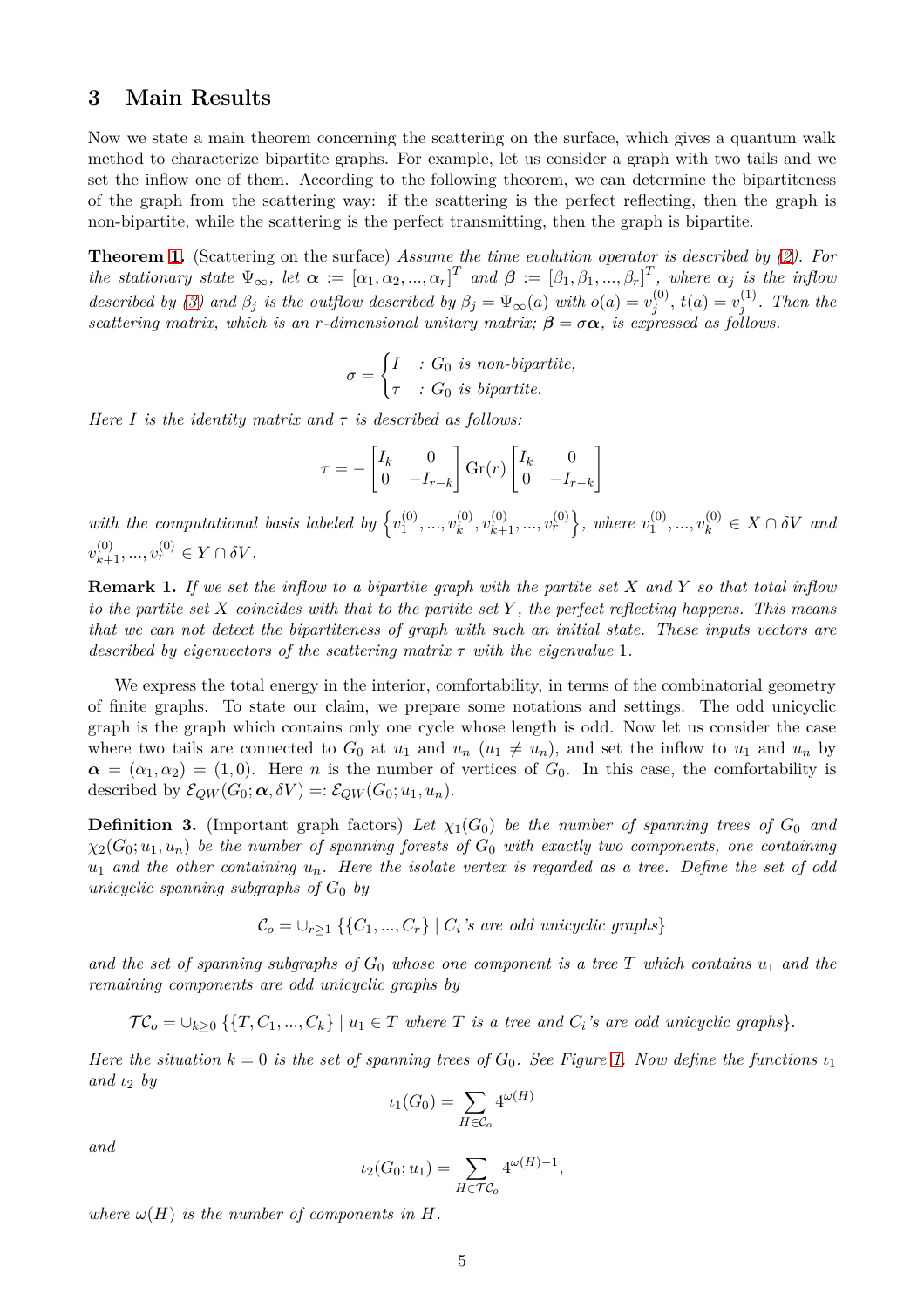

<span id="page-5-1"></span>Figure 1:  $C_o$ -factor and  $TC_o$ -factor of  $K_4$ : The white colored vertex in the complete graph  $K_4$  corresponds to  $u_1$ . The left figure depicts the list of the family of odd unicyclic factor of  $K_4$  and the right figure depicts the list of the  $TC_0$ -factor of  $K_4$ . Note that the isolated vertex is regards as a tree and the family of the spanning tree is included in  $TC_o$ .

Then with the above notations, we have another main theorem of our paper as follows.

**Theorem [2.](#page-1-1)** (Comfortability in the interior) *Assume the number of tails is* 2*, and the inflow*  $\alpha$  $(\alpha_1, \alpha_2) = (1, 0)$  *at*  $u_1$  *and*  $u_n$ *, respectively. Then the comfortability of the quantum walk* [\(2\)](#page-3-2) *is given by*

$$
\varepsilon_{QW}(G_0; u_1, u_n) = \begin{cases} \frac{1}{4} \left( \frac{\chi_2(G_0; u_1, u_n)}{\chi_1(G_0)} + |E_0| \right) & \text{if } G_0 \text{ is bipartite,} \\ \frac{\iota_2(G_0; u_1)}{\iota_1(G_0)} & \text{if } G_0 \text{ is non-bipartite.} \end{cases}
$$

Then we can determine how much quantum walker feels *comfortable* to the given graph by listing up the spanning subgraphs in Definition [3](#page-4-0) of this graph. We will demonstrate it for the graphs with four vertices in the next section.

<span id="page-5-2"></span>**Theorem 4.** Assume the number of tails is 2, and the inflow  $\alpha = (\alpha_1, \alpha_2) = (1, 0)$  at  $u_1$  and  $u_n$ , *respectively. Then the comfortability of the quantum walk discussed in [\[13\]](#page-20-4), that is,*  $z = 1$  *in [\(1\)](#page-3-1), is given by*

$$
\varepsilon_{QW}(G_0; u_1, u_n) = \frac{1}{4} \left( \frac{\chi_2(G_0; u_1, u_n)}{\chi_1(G_0)} + |E_0| \right).
$$

The proof of Theorem [4](#page-5-2) is essentially same as in the proof of Theorem [2](#page-1-1) for the bipartite graph case.

### <span id="page-5-0"></span>**4 Example**

As an example to our result in Theorem [3,](#page-4-0) we consider the connected graphs with 4 vertices labeled by  $\{u_1, u_2, u_3, u_4\}$ . The setting is the same as in Theorem [3](#page-4-0) and we choose the inflow  $\alpha = (1, 0)$  at the vertices *u*<sup>1</sup> and *u*4, respectively. We classify these graphs into 10 classes based on the number of edges, bipartiteness and the configuration of *u*<sup>1</sup> and *u*<sup>4</sup> and the numbers of important factors state in Definition [3.](#page-4-0) Note that the comfortability for the non-bipartite case depends *only* on *u*1. We conclude that every graph with 4 vertices belongs to exactly one of the following classes (see Fig [2\)](#page-7-0):

$$
\mathcal{G}_1 = \{K_4\},\
$$
  

$$
\mathcal{G}_2 = \{K_4 - u_1u_j : j = 2,3,4\},\
$$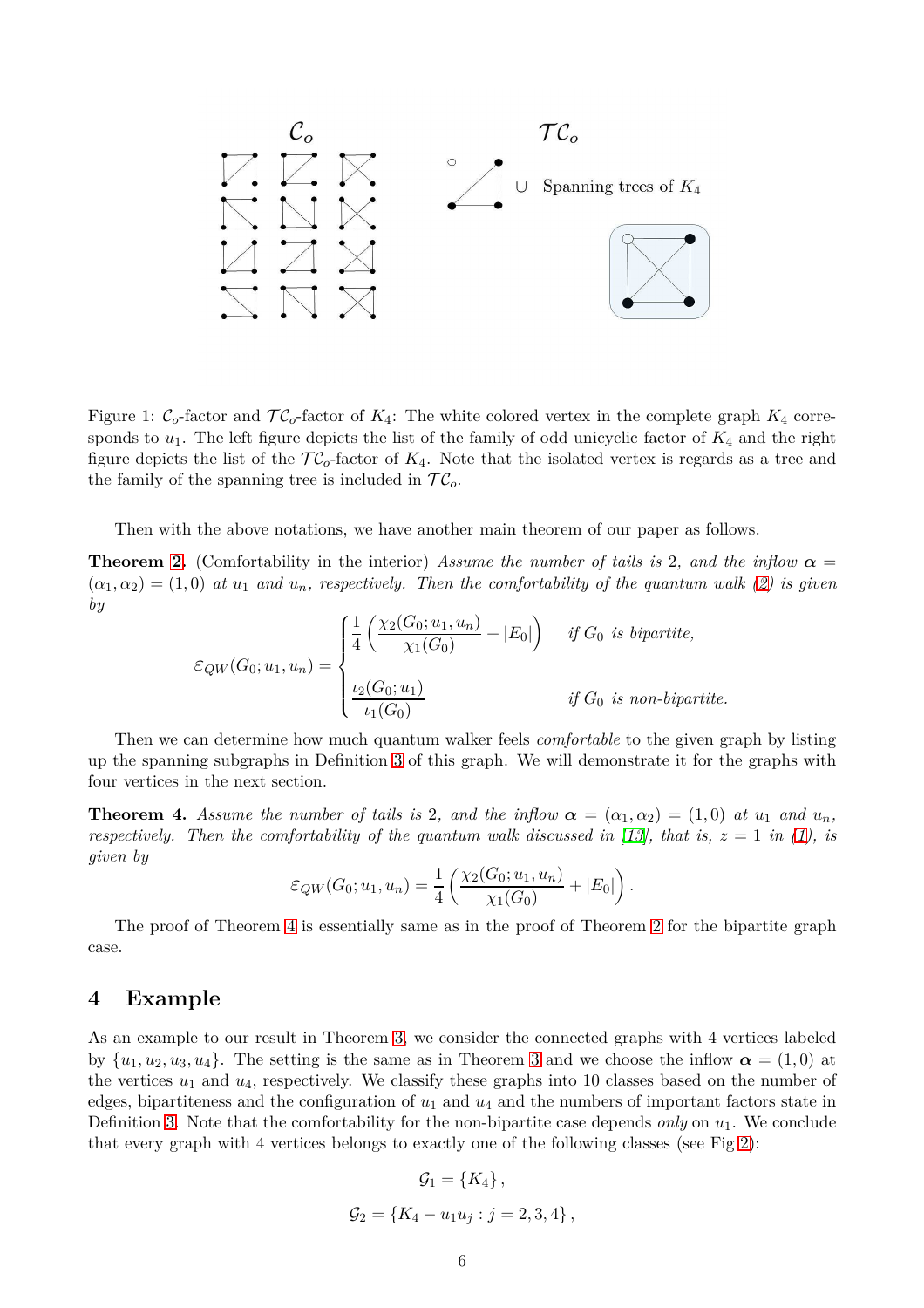$$
G_3 = \{K_4 - u_i u_j : i, j = 2, 3, 4\},\
$$
  
\n
$$
G_4 = \{C_4 : u_1 \sim u_4\},\
$$
  
\n
$$
G_5 = \{C_4 : u_1 \nsim u_4\},\
$$

 $\mathcal{G}_6 = \{G : G \text{ is constructed by joining } u_1 \text{ to exactly one vertex in the cycle } u_2, u_3, u_4\},\$ 

 $\mathcal{G}_7 = \{G : G \text{ is constructed by joining } u_i (i = 2, 3, 4) \text{ to exactly one vertex in the cycle } u_1, u_k, u_l (k, l \neq 1, i) \},$ 

 $\mathcal{G}_8 = \{T : T \text{ is a tree with } \text{dist}(u_1, u_4) = 1\},$  $\mathcal{G}_9 = \{T : T \text{ is a tree with } \text{dist}(u_1, u_4) = 2\},$  $\mathcal{G}_{10} = \{T : T \text{ is a tree with } \text{dist}(u_1, u_4) = 3\}.$ 

Here  $K_4 - u_i u_j$  is the graph obtained by removing the edge  $u_i u_j$  from  $K_4$ . Now for  $G_i \in \mathcal{G}_i$  ( $i = 1, ..., 10$ ), we compute  $\varepsilon_{QW}$  as follows. When  $G_0 = K_4$  for example, since  $K_4$  is non-bipartite, we have

$$
\varepsilon_{QW}(K_4) = \frac{\iota_2(K_4; u_1)}{\iota_1(K_4)}
$$

*.*

To compute  $\iota_1(K_4)$ , we need to find the number of odd unicyclic subgraphs which span  $K_4$ . The only such possible subgraph is a 3-cycle with an additional edge. It is clear that there are 4 ways to choose a 3-cycle and for a chosen 3-cycle, there are 3 ways to choose an edge which connects the remaining vertex to the cycle. Hence, altogether there are 12 such subgraphs, which are shown as  $\mathcal{C}_o$  in the figure [1.](#page-5-1) Observe that each subgraph has only one component and hence we have

$$
\iota_1(K_4)=48.
$$

Now to compute  $\iota_2(K_4; u_1)$ , we have to find the spanning subgraphs which contains a tree with  $u_1$ and the remaining are odd cycles, which are possibly empty. There are two types of such subgraphs, as shown as  $TC<sub>o</sub>$  in the figure [1](#page-5-1) one being the spanning trees and the other being the cycle  $u_2, u_3, u_4$ along with the single vertex *u*1. In the first case the number of spanning trees is the tree number, or the complexity, of  $K_4$ , given by  $4^{4-2} = 4^2$  (e.g., [\[2\]](#page-19-6)) while in the second case there is only one such subgraph which has two components. So it follows that

$$
\iota_2(K_4;u_1)=20
$$

and hence

$$
\varepsilon_{QW}(K_4) = \frac{20}{48} = \frac{5}{12}.
$$

Now consider  $G_4$  ∈  $G_4$ . This graph is a 4-cycle with  $u_1 \sim u_4$ . This graph is bipartite and hence

$$
\varepsilon_{QW}(G_4) = \frac{1}{4} \left( \frac{\chi_2(G_4; u_1, u_4)}{\chi_1(G_4)} + |E_0| \right).
$$

Since  $\chi_1(G_4)$  is the tree number of  $G_4$  and by removing an edge from  $G_4$  we can get a spanning tree, we have

$$
\chi_1(G_4)=4.
$$

To compute  $\chi_2(G_4; u_1, u_4)$ , we have to find the number of forests with exactly two components, one containing  $u_1$  and the other containing  $u_4$ . To find such a forest, the edge  $\{u_1, u_4\}$  has to be removed, and other than that, one of the remaining edges has to be removed. So we have

$$
\chi_2(G_4;u_1,u_4)=3
$$

and hence

$$
\varepsilon_{QW}(G_4) = \frac{1}{4}(\frac{3}{4} + 4) = \frac{19}{16}.
$$

Similarly, we compute the comfortability on the remaining classes of graphs and we tabulate these values as shown in Table 1.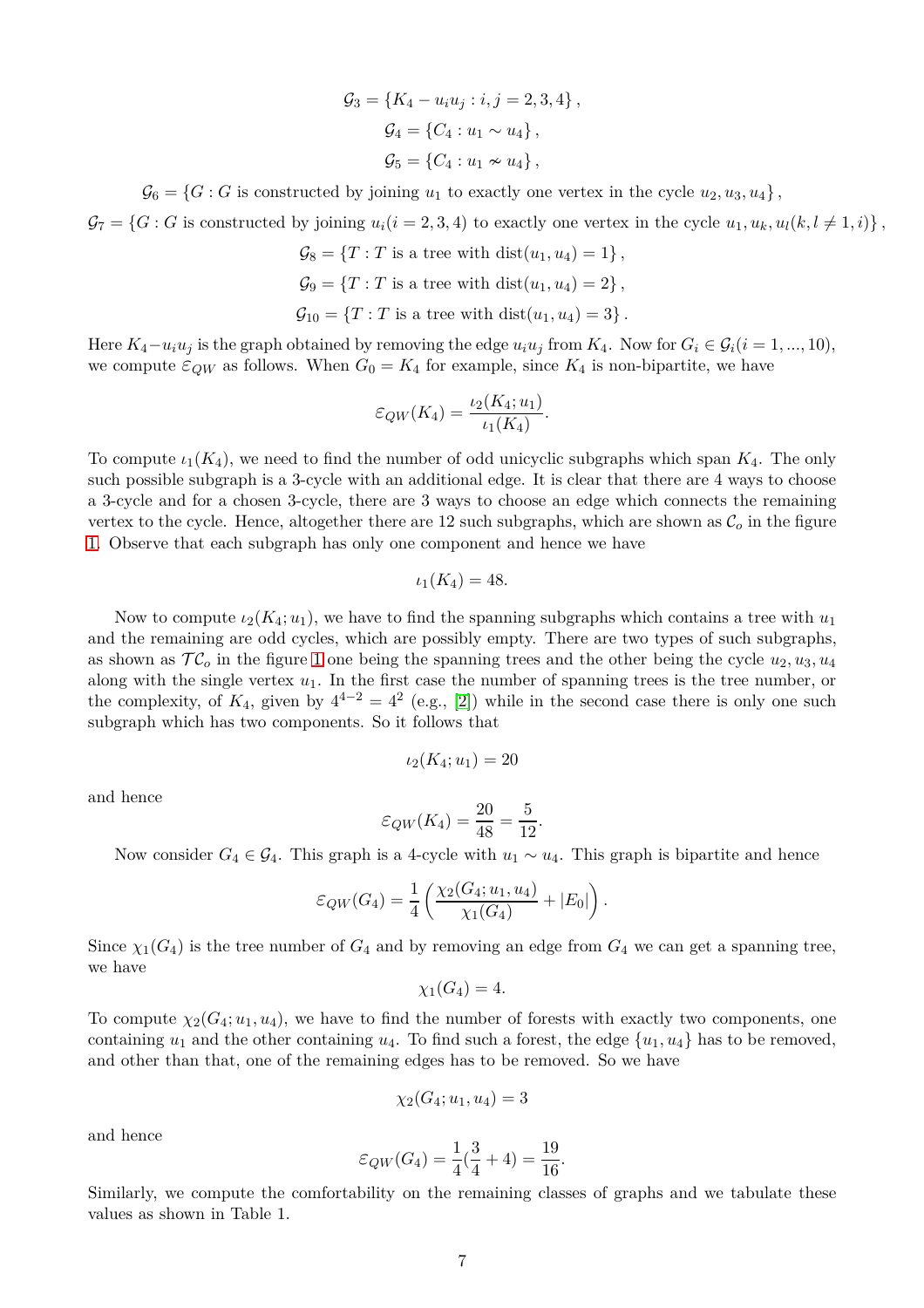|                          |   |   | 93 | 94 | У5 | 96         |                       | 98 | 99               |  |
|--------------------------|---|---|----|----|----|------------|-----------------------|----|------------------|--|
| $\varepsilon_{QW}$<br>Yi | ി | റ | ↵  | ⊥ச |    | ⇁<br>$\pm$ | ച<br>$\mathbf +$<br>ಀ |    | $\check{ }$<br>Ġ |  |
| Scattering               |   |   | πu |    | m  |            | η,                    |    |                  |  |
| <b>Bipartiteness</b>     |   |   |    |    |    |            |                       |    |                  |  |
|                          |   |   |    |    |    |            |                       |    |                  |  |

Table 1: The comfortability of quantum walker to graphs with four vertices: The comfortability to each graph class is described by  $\mathcal{E}_{QW}$ . The symbols of "R" and "T" mean the perfectly reflection and transmitting, respectively. The best graph with four vertices of the comfortability is the  $\mathcal{G}_6$  and the worst graph is the complete graph.



<span id="page-7-0"></span>Figure 2: The Hasse diagram of comfortability of graphs: The most comfortable graph for this quantum walker is  $\mathcal{G}_6$  which is a non-bipartite graph, while the most uncomfortable graph is  $\mathcal{G}_1$  (the complete graph). Here the entrance vertex  $u_1$  is indicated by the white vertex, and the exit vertex  $u_N$  is indicated by the black vertex for the bipartite case. Note that in the non-bipartite case, the comfortability for this quantum walker is independent of the position of the exit vertex (see Theorem [2\)](#page-1-1).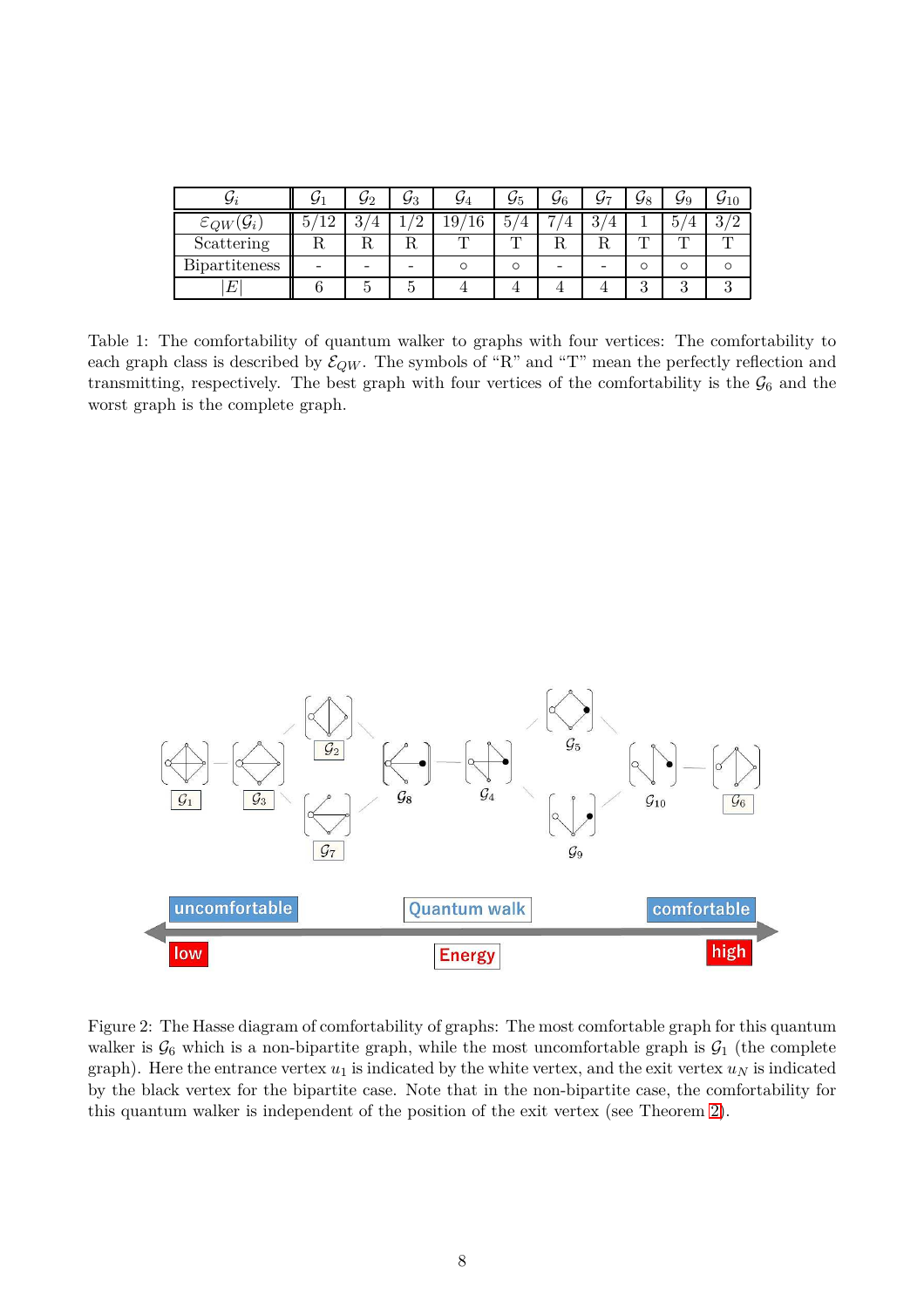Based on  $\varepsilon_{QW}$ , we have the following ordering of graphs:

 $G_6$  ≻*QW*  $G_{10}$  ≻*QW*  $G_5$ ,  $G_9$  ≻*QW*  $G_4$  ≻*QW*  $G_8$  ≻*QW*  $G_2$ ,  $G_7$  ≻*QW*  $G_3$  ≻*QW*  $G_1$ .

Furthermore, we remark that for a tree  $T$  in general, with  $n$  vertices, the comfortability of the quantum walker is given by

$$
\varepsilon_{QW}(T) = \frac{1}{4} \left( \text{dist}(u_1, u_n) + (n-1) \right).
$$

Finally we also consider the comparison between the comfortability for  $z = 1$  and  $z = -1$  cases. Any graph of four vertices is isomorphic to one of the following graphs  $\Gamma_1, \Gamma_2, \ldots, \Gamma_6$ :



Figure 3: Non-isomorphic graphs Γ*<sup>j</sup>* 's for four vertices

We set

$$
Comf(G) = \max_{u_1, u_n \in V(G)} \mathcal{E}_{QW}(G; \alpha, u_1, u_n)
$$

for  $\alpha = (1,0)$  at  $u_1$  and  $u_n$ . Then we have the comfortabilities for each graph and  $z = \pm 1$  as in Table 2. Thus we have, for  $z = -1$ ,

|                                                            | $\Gamma_1$   $\Gamma_2$   $\Gamma_3$ |  |  |
|------------------------------------------------------------|--------------------------------------|--|--|
| $z = -1$   $5/4$   $3/2$   $5/4$   $7/4$   $3/4$   $5/12$  |                                      |  |  |
| $z = 1$   $5/4$   $3/2$   $5/4$   $17/12$   $3/2$   $13/8$ |                                      |  |  |

Table 2: Comf( $\Gamma_i$ ) for  $z = \pm 1$ 

$$
\mathrm{Comf}(\Gamma_6)<\mathrm{Comf}(\Gamma_5)<\mathrm{Comf}(\Gamma_1)=\mathrm{Comf}(\Gamma_3)<\mathrm{Comf}(\Gamma_2)<\mathrm{Comf}(\Gamma_4),
$$

and for  $z = 1$ ,

$$
\mathrm{Comf}(\Gamma_1)=\mathrm{Comf}(\Gamma_3)<\mathrm{Comf}(\Gamma_4)<\mathrm{Comf}(\Gamma_2)=\mathrm{Comf}(\Gamma_5)<\mathrm{Comf}(\Gamma_6).
$$

## **5 Proof of main theorems**

### **5.1 Proof of Theorem [1](#page-1-0)**

To prove this theorem we use the following lemma.

<span id="page-8-0"></span>**Lemma 1.** For a given  $u \in V_0$ ,  $\Psi_{\infty}(a) - \Psi_{\infty}(\overline{a})$  is constant for all  $a \in \tilde{A}$  with  $o(a) = u$ .

*Proof.* It follows from the dynamics of the walk that, in the stationary state, for  $a \in \tilde{A}$  such that  $o(a) \in A_0$ ,

$$
\Psi_{\infty}(a) = - \sum_{b:t(b)=o(a)} \frac{2}{\deg(o(a))} \Psi_{\infty}(b) + \Psi_{\infty}(\overline{a}).
$$

It follows that

$$
\Psi_{\infty}(a) - \Psi_{\infty}(\overline{a}) = -\frac{2}{\deg(u)} \sum_{b:t(b)=u} \Psi_{\infty}(b), \ o(a) = u.
$$

Observe that for a given  $u \in V_0$ , the right hand side of the equation is a constant.

 $\Box$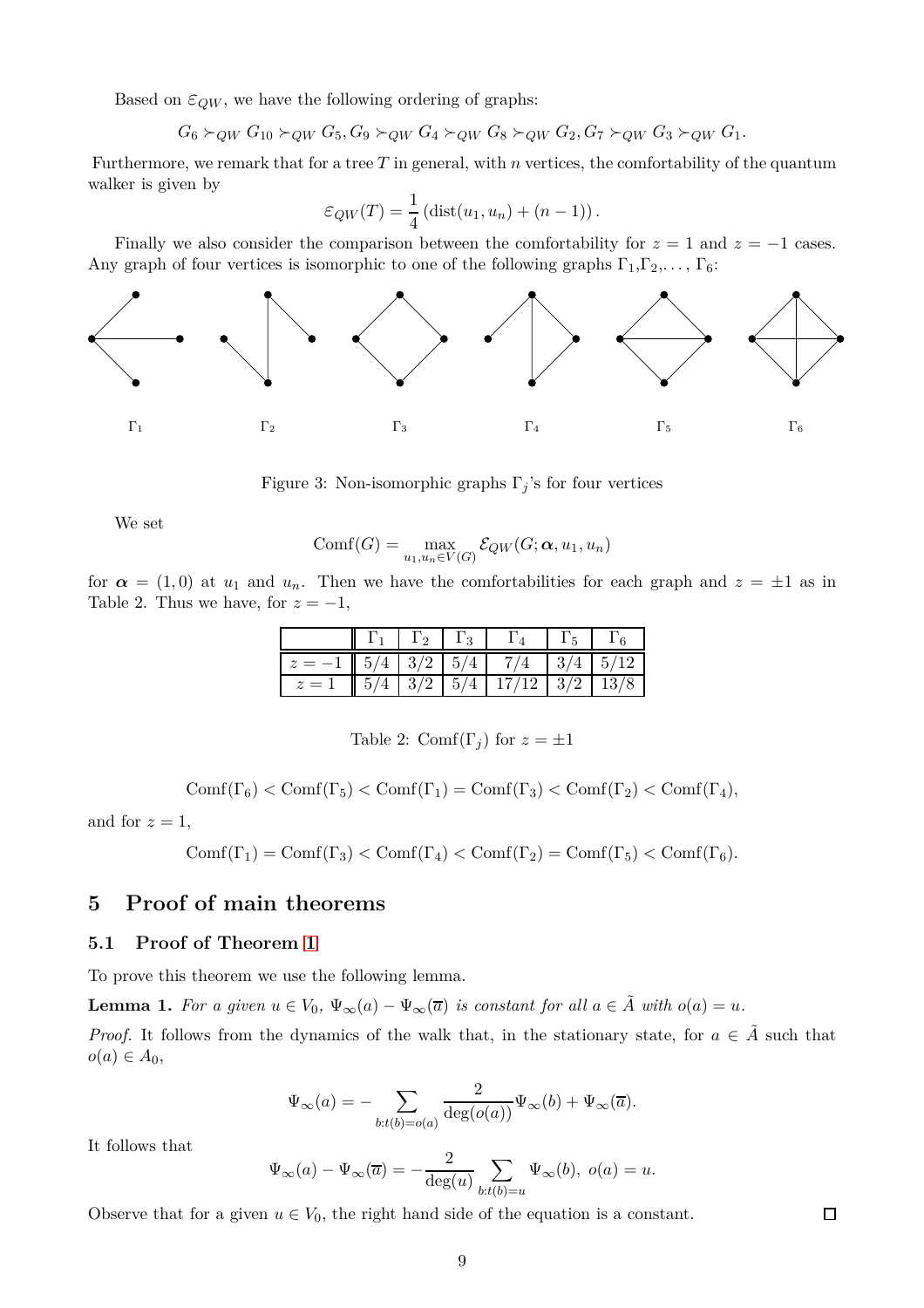Now we give the proof of Theorem [1](#page-1-0) as follows. By Lemma [1,](#page-8-0) the measure  $\Psi_{\infty}(a) - \Psi_{\infty}(\overline{a})$  is a measure on  $u \in V_0$  such that  $o(a) = u$ . We denote this measure by  $\rho(u)$ . That is,  $\Psi_{\infty}(a) - \Psi_{\infty}(\overline{a}) =$  $\rho(u)$ *,*  $o(a) = u$ . It follows that if  $u \sim v$  then  $\rho(u) = -\rho(v)$ .

Suppose  $G_0$  is non-bipartite. Then there is an odd cycle  $C = (u_1, ..., u_{2l-1}), u_i \in V_0$  in  $G_0$ . Then we have  $\rho(u_1) = -\rho(u_2) = \rho(u_3) = ... = \rho(u_{2l-1}) = -\rho(u_1)$  which implies  $\rho(u_1) = 0$ . Since  $G_0$  is connected,  $\rho(u) = 0$  for any  $u \in V_0$ . Thus  $\Psi_{\infty}(a) - \Psi_{\infty}(\overline{a}) = 0$  for any  $a \in A_0$  such that  $o(a) \in V_0$ . In particular  $\beta_i = \alpha_i$  for any *i*. Hence  $\beta = \alpha$ .

Now suppose  $G_0$  is bipartite with  $V_0 = X \sqcup Y$ . Observe that

<span id="page-9-0"></span>
$$
s := \rho_{V_0}(v) \tag{4}
$$

is constant for all  $v \in X$ . Then

<span id="page-9-1"></span>
$$
\rho_{V_0}(v) = -s \tag{5}
$$

for all  $v \in Y$ . Define

$$
A_{in}^{X} = \left\{ a \in \tilde{A} : o(a) \in \tilde{V} \setminus V_0, t(a) \in X \right\},
$$
  
\n
$$
A_{out}^{X} = \left\{ a \in \tilde{A} : \overline{a} \in A_{in}^{X} \right\},
$$
  
\n
$$
A_{in}^{Y} = \left\{ a \in \tilde{A} : o(a) \in \tilde{V} \setminus V_0, t(a) \in Y \right\},
$$
  
\n
$$
A_{out}^{Y} = \left\{ a \in \tilde{A} : \overline{a} \in A_{in}^{Y} \right\}.
$$

Then by applying the time evolution operator once, we get

$$
U\left(\Psi_\infty|_{A_{in}^X} + \Psi_\infty|_{A_{in}^Y} + \Psi_\infty|_{A_0}\right) = \Psi_\infty|_{A_{out}^X} + \Psi_\infty|_{A_{out}^Y} + \Psi_\infty|_{A_0}.
$$

By taking the squared norm, we get

$$
\left\|\Psi_{\infty}|_{A_{in}^X}\right\|^2 + \left\|\Psi_{\infty}|_{A_{in}^Y}\right\|^2 + \left\|\Psi_{\infty}|_{A_0}\right\|^2 = \left\|\Psi_{\infty}|_{A_{out}^X}\right\|^2 + \left\|\Psi_{\infty}|_{A_{out}^Y}\right\|^2 + \left\|\Psi_{\infty}|_{A_0}\right\|^2.
$$

It follows from [\(4\)](#page-9-0) and [\(5\)](#page-9-1) that

$$
\begin{split} \left\| \Psi_\infty\big|_{A_{in}^X} \right\|^2 + \left\| \Psi_\infty\big|_{A_{in}^Y} \right\|^2 &= \left\|s \mathbbm{1}_{A_{in}^X} + S \Psi_\infty\big|_{A_{in}^X} \right\|^2 + \left\|-s \mathbbm{1}_{A_{in}^Y} + S \Psi_\infty\big|_{A_{in}^Y} \right\|^2 \\ &= s^2 |X \cap \delta V| + 2s \sum_{a \in A_{in}^X} \Psi_\infty(a) + \left\| \Psi_\infty\big|_{A_{in}^X} \right\|^2 \\ &\hspace{10mm} + s^2 |Y \cap \delta V| - 2s \sum_{a \in A_{in}^Y} \Psi_\infty(a) + \left\| \Psi_\infty\big|_{A_{in}^Y} \right\|^2. \end{split}
$$

Here *S* is the shift operator:  $S\delta_a = \delta_{\bar{a}}$  for any  $a \in \tilde{A}$ . Hence if  $s \neq 0$ ,

<span id="page-9-2"></span>
$$
s = -\frac{2}{|\delta V|} \left( \sum_{a \in A_{in}^X} \Psi_\infty(a) - \sum_{a \in A_{in}^Y} \Psi_\infty(a) \right).
$$
 (6)

Then it follows that

$$
\beta_i = \alpha_i - \frac{2}{|\delta V|} \left( \sum_{a \in A_{in}^X} \Psi_\infty(a) - \sum_{a \in A_{in}^Y} \Psi_\infty(a) \right),
$$

where  $\beta_i = \Psi_{\infty}(a)$  for some  $a \in A_{out}^X$  and

$$
\beta_i = \alpha_i - \frac{2}{|\delta V|} \left( \sum_{a \in A_{in}^Y} \Psi_\infty(a) - \sum_{a \in A_{in}^X} \Psi_\infty(a) \right),
$$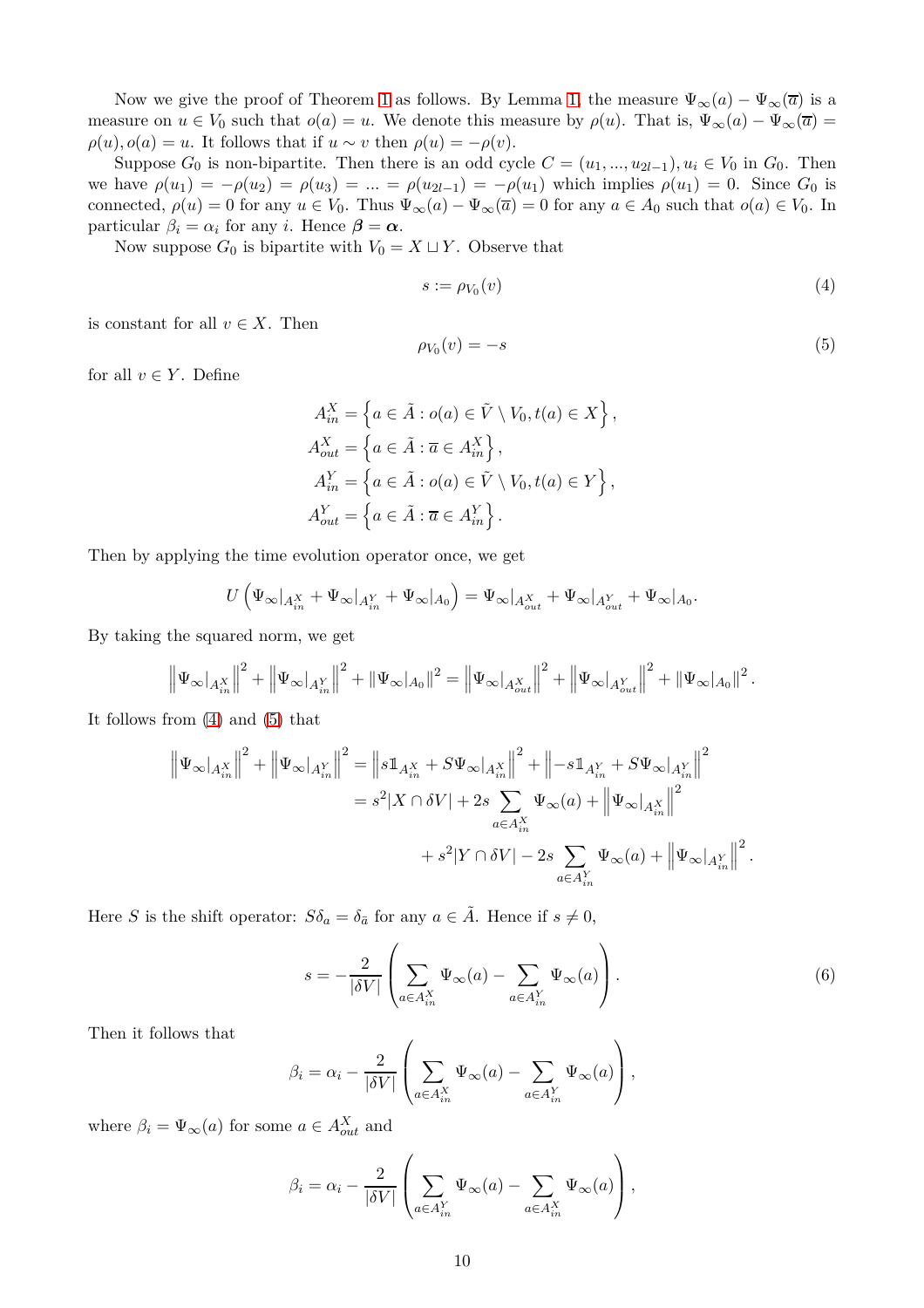

Figure 4: Example of the inflow of  $s \neq 0$ .

where  $\beta_i = \Psi_{\infty}(a)$  for some  $a \in A_{out}^Y$ . Hence  $\beta = \tau \alpha$  where

$$
\tau = \begin{pmatrix}\n-\frac{2}{|\delta V|} + 1 & -\frac{2}{|\delta V|} & \cdots \\
-\frac{2}{|\delta V|} & -\frac{2}{|\delta V|} + 1 & \cdots & \frac{2}{|\delta V|} \\
\vdots & \vdots & \ddots & \vdots \\
\frac{2}{|\delta V|} & \frac{2}{|\delta V|} & -\frac{2}{|\delta V|} & -\frac{2}{|\delta V|} + 1 & \cdots \\
& & & \vdots & \ddots\n\end{pmatrix}
$$

*.*

It is clear that, to satisfy the condition  $s \neq 0$ , we must have  $\sum_{a \in A_{in}^Y} \Psi_\infty(a) \neq \sum_{a \in A_{in}^X} \Psi_\infty(a)$ . Now let us see that  $s = 0$  if and only if  $\kappa_X = \kappa_Y$ , where  $\kappa_X = \sum_{a \in A_{in}^X} \Psi_\infty(a)$  and  $\kappa_Y = \sum_{a \in A_{in}^Y} \Psi_\infty(a)$ .

By Lemma [1](#page-8-0) we have,  $s = 0$  if and only if

$$
\Psi_{\infty}(a) = \Psi_{\infty}(\overline{a}), \ a \text{ with } o(a) \in A_0
$$

and

$$
\sum_{b:t(b)=u} \Psi_{\infty}(b) = 0, \ u \in V_0.
$$

Thus we have

$$
0 = \sum_{a:t(a)\in Y} \Psi_{\infty}(a)
$$
  
= 
$$
\sum_{a:\ t(a)\in Y, \ o(a)\in X} \Psi_{\infty}(a) + \kappa_Y
$$
  
= 
$$
\sum_{a:\in o(a)\in X, \ t(a)\in Y} \Psi_{\infty}(a) + \kappa_Y
$$
  
= 
$$
\sum_{a:\sigma(a)\in X} \Psi_{\infty}(a) - \kappa_X + \kappa_Y
$$
  
= 
$$
-\kappa_X + \kappa_Y,
$$

which implies  $\kappa_X = \kappa_Y$  if  $s = 0$ .

If  $\alpha$  satisfies  $\kappa_X = \kappa_Y$ , then  $s = 0$  and the same argument as in the case where  $G_0$  is non-bipartite is valid;  $\beta = \alpha$  holds. It is easy to check that  $\beta = \tau \alpha$  holds for  $\tau$  defined above.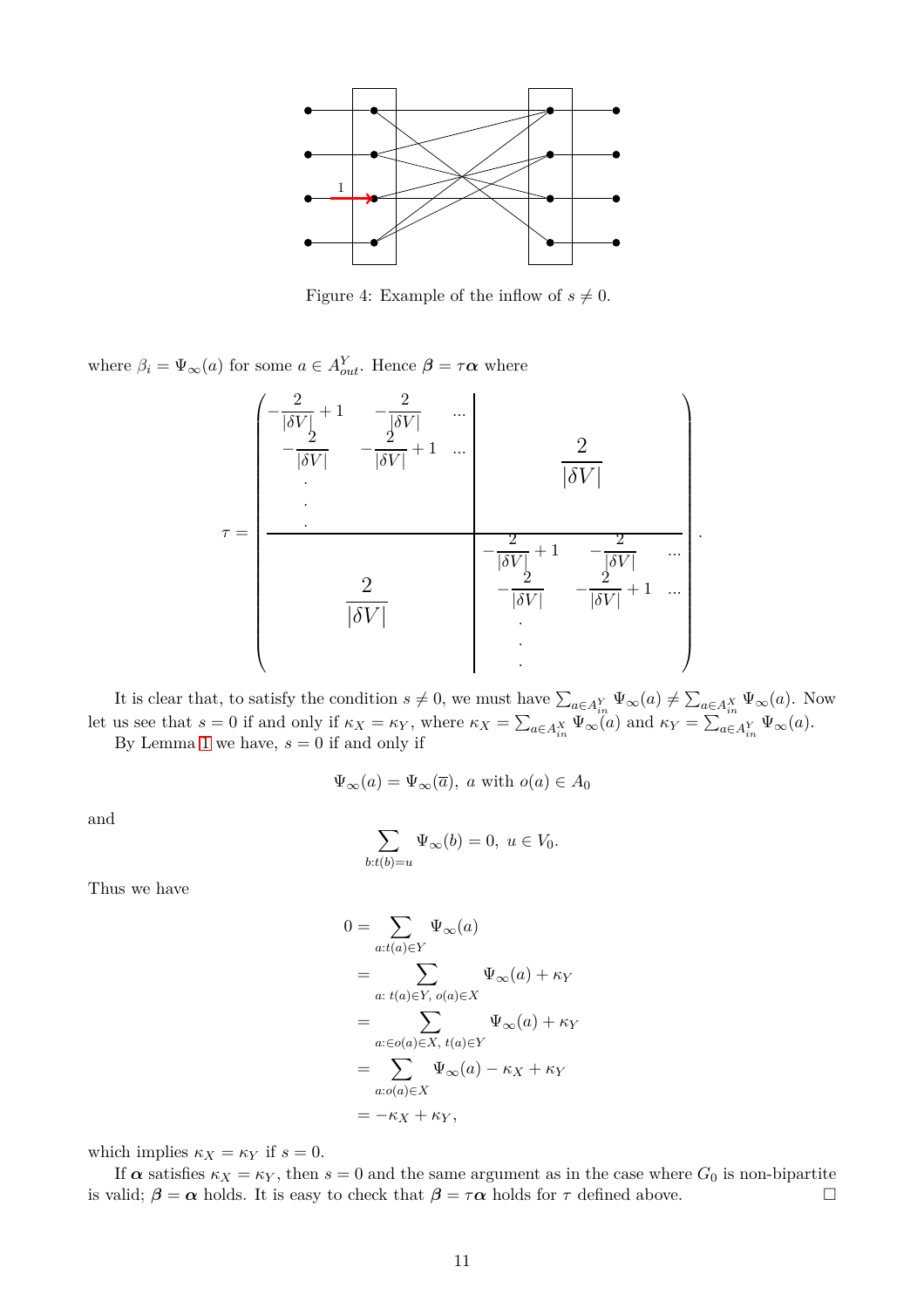### **5.2 Proof of Theorem [3](#page-4-0)**

The proof of Theorem [3](#page-4-0) is divided into three parts with bipartite and non-bipartite cases as follows. First, we will show that the stationary state is expressed by a (pseudo-)current function. Secondly, we will determine the potential functions with respect to the (pseudo-)current function which satisfies the Poisson equation in terms of the (signless-)Laplacian. Finally, we will express the comfortability in terms of geometries of the graph using the above.

### **5.2.1 Kirchhoff and pseudo-Kirchhoff laws**

In this subsection we will see that the stationary state can represent a kind of current function [\[11,](#page-19-5) [13\]](#page-20-4) on the underlying bipartite and non-bipartite graphs.

#### **Bipartite case**

First, we will introduce a current function induced by the stationary state  $\Psi_{\infty}$  on a bipartite graph. Let  $G_0$  be a bipartite graph with  $V_0 = X \sqcup Y$ . Define the function  $f(\cdot)$  such that

$$
f(a) = \begin{cases} 0 & \text{if } t(a) \in X, \\ 1 & \text{if } t(a) \in Y. \end{cases}
$$

Then by Lemma [1,](#page-8-0) it follows that the measure  $\frac{1}{2}$  $((-1)^{f(a)}\Psi_{\infty}(a) + (-1)^{f(\overline{a})}\Psi_{\infty}(\overline{a})$  is a constant for any  $a \in A_0$ . We denote this constant by  $\rho$ . Then the following theorem holds.

<span id="page-11-0"></span>**Theorem 5.** Let the setting be the same as the above and define  $j(a) = (-1)^{f(a)} \Psi_{\infty}(a) - \rho$ . Then  $j(.)$  *satisfies the Kirchhoff's current and voltage laws:* 

*1.* (Kirchhoff current law) For any  $u \in \tilde{V}$  and  $a \in \tilde{A}$ ,

$$
\sum_{b \in \tilde{A}: t(b) = u} j(b) = 0; j(a) + j(\overline{a}) = 0.
$$

2. (Kirchhoff voltage law) For any cycle  $c = (a_1, ..., a_s)$  with  $t(a_1) = o(a_2), ..., t(a_{s-1}) = o(a_s), t(a_s) =$  $o(a_1)$  *in*  $G_0$ *, it holds* 

$$
\sum_{k=1}^{s} j(a_k) = 0.
$$

*Proof.* We can rewrite the expression in Lemma [1](#page-8-0) as

$$
\frac{1}{2}\left((-1)^{f(a)}\Psi_{\infty}(a) + (-1)^{f(\overline{a})}\Psi_{\infty}(\overline{a})\right) = \frac{1}{\deg(u)}\sum_{b:t(b)=u}(-1)^{f(b)}\Psi_{\infty}(b), o(a) = u,
$$

in which the right hand side is a measure on the vertex *u*, denoted by  $\rho(u)$ . Then it follows that if  $u \sim v$  then  $\rho(u) = \rho(v)$ . Since  $G_0$  is connected, it follows that  $\rho(u)$  is a constant for all  $u \in V_0$ , which is denoted by  $\rho$ . Summarizing the above, we have

<span id="page-11-1"></span>
$$
\frac{1}{\deg(u)} \sum_{b:t(b)=u} (-1)^{f(b)} \Psi_{\infty}(b) = \rho, u \in V_0.
$$
\n(7)

Then from [\(6\)](#page-9-2) we can express

$$
\rho = \frac{1}{|\delta V|} \left( \sum_{a \in A_{in}^X} \Psi_\infty(a) - \sum_{a \in A_{in}^Y} \Psi_\infty(a) \right).
$$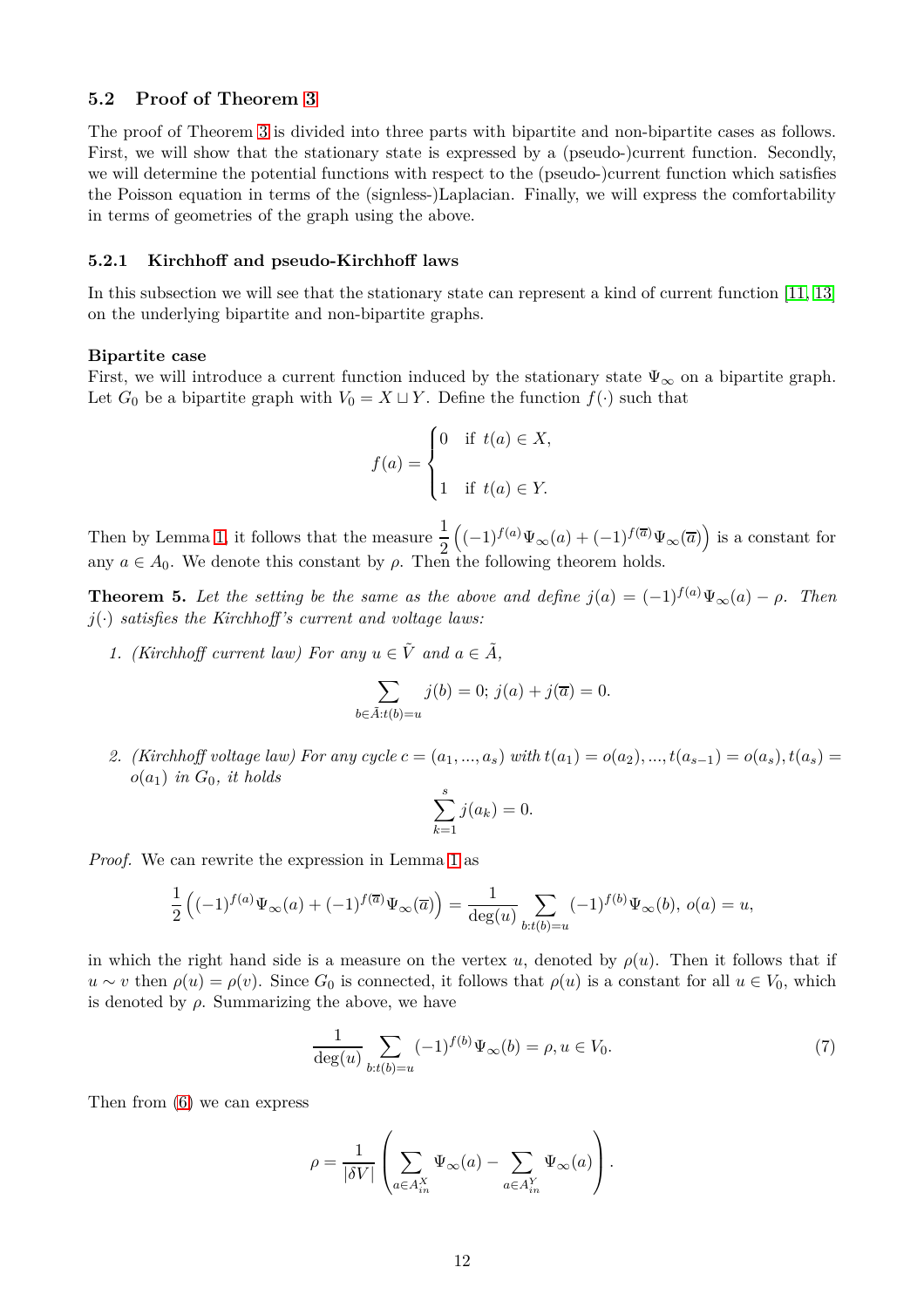Equation [\(7\)](#page-11-1) implies

$$
\sum_{a:t(a)=u} j(a) = \sum_{a:t(a)=u} (-1)^{f(a)} \Psi_{\infty}(a) - \rho \deg(u) = 0, \ u \in V_0.
$$

Also we have

$$
j(a) + j(\overline{a}) = (-1)^{f(a)} \Psi_{\infty}(a) + (-1)^{f(\overline{a})} \Psi_{\infty}(\overline{a}) - 2\rho = 0, \ a \in A_0.
$$

Now suppose  $C = (a_1, ..., a_{2l})$ ,  $a_i \in A_0$  is an even cycle in  $G_0$ . Assume that  $o(a_1) \in X$ . Define  $\varphi$  such that

$$
\varphi(a) = \begin{cases} 1 & \text{if } a = a_{2k+1} \text{ or } \overline{a}_{2k+1}, \\ -1 & \text{if } a = a_{2k} \text{ or } \overline{a}_{2k}, \\ 0 & \text{otherwise.} \end{cases}
$$

Let  $\psi_{\infty} := \chi^* \Psi_{\infty}$ . Since  $\varphi$  is a centered eigenvector of  $\chi U \chi^*$  whose eigenvalue is -1, by [\[13,](#page-20-4) Lemmas 3.4 and 3.5] we have  $\psi_{\infty} \perp \varphi$  and it follows that

$$
0 = \langle \psi_{\infty} | \varphi \rangle
$$
  
\n
$$
= \sum_{a \in A_0} \psi_{\infty}(a) \varphi(a)
$$
  
\n
$$
= \sum_{k=1}^l \left[ \psi_{\infty}(a_{2k-1}) + \psi_{\infty}(\overline{a}_{2k-1}) \right] - \left[ \psi_{\infty}(a_{2k-1}) + \psi_{\infty}(\overline{a}_{2k-1}) \right] \right]
$$
  
\n
$$
= \sum_{k=1}^l \left[ (-1)^{f(a_{2k-1})} \left( j(a_{2k-1}) - j(\overline{a}_{2k-1}) \right) - (-1)^{f(a_{2k})} \left( j(a_{2k}) - j(\overline{a}_{2k}) \right) \right]
$$
  
\n
$$
= \sum_{k=1}^{2l} \left[ j(a_k) - j(\overline{a}_k) \right].
$$

Since  $j(a) + j(\overline{a}) = 0$ , it follows that

$$
\sum_{k=1}^{s} j(a_k) = 0.
$$

#### **Non-bipartite case**

Next let us investigate the property of  $\psi_{\infty}$  in the case non-bipartite case. We can see that the stationary state itself has similar properties to the electrical current flow as follows.

<span id="page-12-0"></span>**Theorem 6.** Let  $\psi_{\infty} \in \mathbb{C}^{A_0}$  be the stationary state on the non-bipartite graph. Then  $\phi_{\infty}$  satisfies the *following properties:*

*1.* (Pseudo-Kirchhoff current law) For each  $u \in V_0$  and  $a \in A_0$ ,

$$
\sum_{t(a)=u} \psi_{\infty}(a) = 0, \ \psi_{\infty}(a) = \psi_{\infty}(\bar{a}).
$$

*2. (Pseudo-Kirchhoff voltage law) For any even closed walk* (*e*1*, . . . , e*2*s*) *such that*  $t(e_1) = o(e_2), \ldots, t(e_{2s-1}) = o(e_{2s})$  *and*  $t(e_{2s}) = o(e_1)$ *,* 

$$
\sum_{k=1}^{2s} (-1)^k \psi_{\infty}(e_k) = 0.
$$

*Proof.* The proof of the first part is obtained from the proof of Theorem [1.](#page-1-0) The second part shows  $\langle \psi_{\infty}, \phi \rangle = 0$  for any  $\phi$  which is an eigenfunction of the eigenvalue −1 in the birth part. For details, refer to [\[10,](#page-19-0) Definition 4 and Theorem 1]. Moreover it has been shown by [\[13\]](#page-20-4) that the stationary state is orthogonal to the birth part. Then we have the desired conclusion.  $\Box$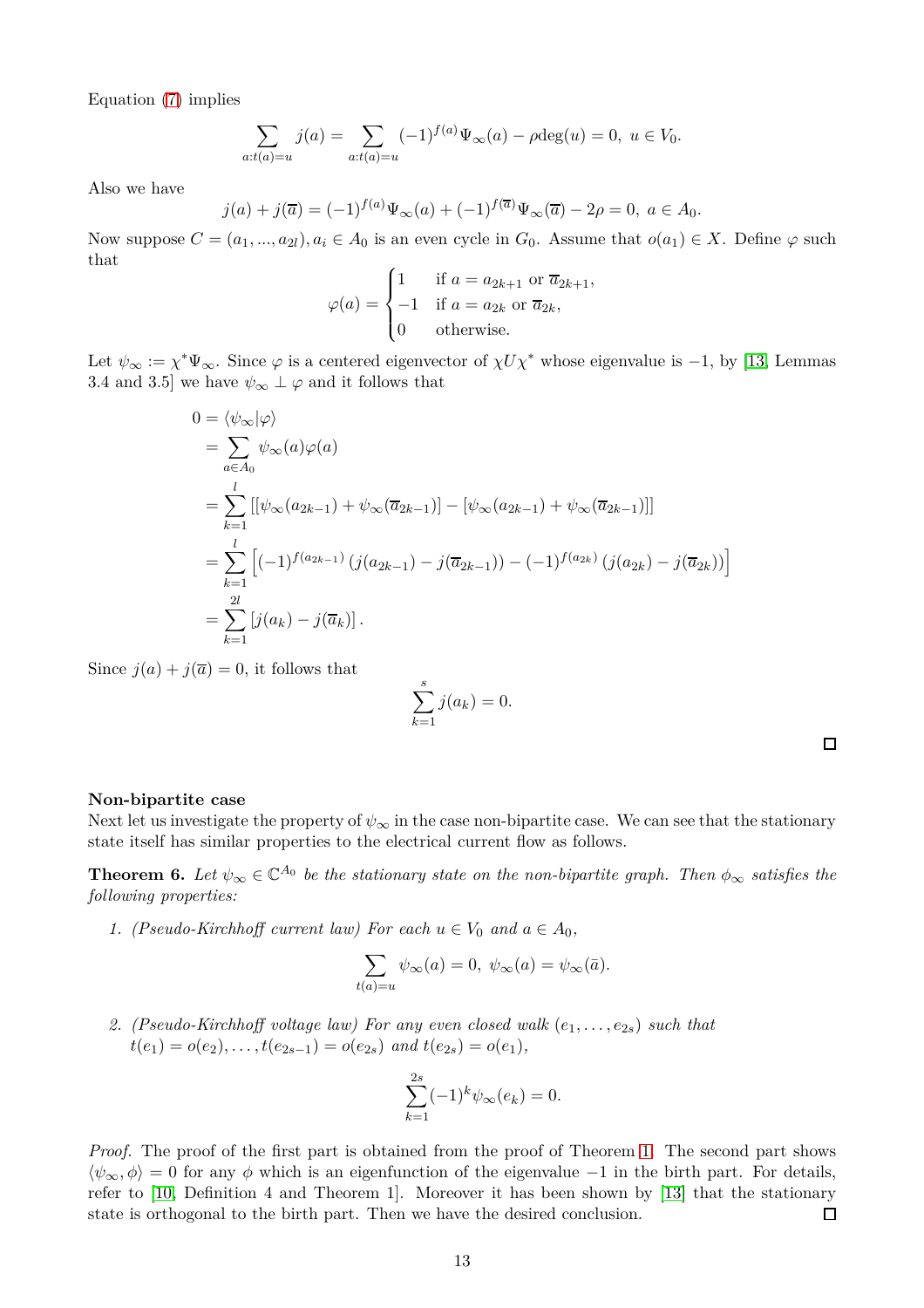#### **5.2.2 Laplacian and signless Laplacian**

We have seen that the stationary state has the properties of current function or pseudo-current function in  $\mathbb{C}^{A_0}$ . Then it is natural to determine the potential function in  $\mathbb{C}^{V_0}$  with respect to the current. In this subsection, we characterize the potential function using the Laplacian and the signless Laplacian for the cases of bipartite and non-bipartite graphs, respectively.

#### **Bipartite case**

Let *M* be the adjacency matrix and *D* be the degree matrix of  $G_0$ . The Laplacian matrix of  $G_0$  is denoted by  $L = M - D$ . Using the Laplacian matrix with the Poisson equation, we can characterise the current function  $j(.)$  on  $A_0$  in terms of a potential function on  $V_0$  ([\[2\]](#page-19-6) and [\[3\]](#page-19-7)) in which exists under the Kirchhoff current and voltage laws.

<span id="page-13-3"></span>**Theorem 7** (see e.g.,  $[2, 3]$  $[2, 3]$ ). Let the setting be the same as in Theorem [5.](#page-11-0) Let  $G_0$  be a bipartite *graph and L be the Laplacian matrix of*  $G_0$ *. Then there exists a potential function*  $\phi \in \mathbb{C}^{V_0}$  *such that*  $j(a) = \phi(o(a)) - \phi(t(a))$ *. Here*  $\phi$  *satisfies the following equation.* 

$$
L\phi = -q,
$$

*where*  $q(u) = \sum$ *a*∈*A*˜\*A*0:*t*(*a*)=*u j*(*a*)*,*  $u \in V_0$ *.* 

Here we should remark that  $q \in (\ker(L))^{\perp}$ : actually we have

$$
0 = \sum_{a \in A: t(a) \in V_0} j(a) \equiv \sum_{a \in A \setminus A_0: t(a) \in V_0} j(a) = \sum_{v \in V_0} q(v) \mathbf{1}(v),
$$

where  $\mathbf{1}(\cdot)$  is the constant function whose value is 1 and ker(*L*) = {*c***1** :  $c \in \mathbb{C}$ }.

#### **Non-bipartite case**

When the underlying graph is non-bipartite, the following two properties hold for the stationary sate  $\Psi_{\infty}$  by Theorem [6:](#page-12-0)

$$
\Psi_{\infty}(a) = \Psi_{\infty}(\overline{a}), \text{ for any } a \in \tilde{A}, o(a) \in V_0; \tag{8}
$$

$$
\sum_{a \in \tilde{A}: t(a) = u} \Psi_{\infty}(a) = 0, \text{ for any } u \in V_0.
$$
\n(9)

As an analogy to the current function in the bipartite case, we represent these properties in term of the non-oriented incidence matrix and the *signless* Laplacian matrix in the following theorem. Here the sighless Laplacian matrix of  $G_0$  is denoted by  $Q = M + D$ .

<span id="page-13-0"></span>**Theorem 8.** Let  $\Psi_{\infty}$  be the stationary state of quantum walk such that  $\Psi_{\infty}(a) = \lim_{n \to \infty} (U^n \Psi_0)(a)$ *for any*  $a \in \tilde{A}$ . Let  $G_0$  be a non-bipartite graph and Q be the signless Laplacian matrix of  $G_0$ . Then *there uniquely exists*  $\phi \in \mathbb{C}^{V_0}$  *such that*  $\Psi_{\infty}(a) = \phi(o(a)) + \phi(t(a))$  *for any*  $a \in A_0$ *. Here*  $\phi$  *satisfies the following equation.*

<span id="page-13-2"></span><span id="page-13-1"></span> $Q\phi = -q$ 

*where*  $q(u) = \sum$ *a*∈*A*˜\*A*0:*t*(*a*)=*u*  $\Psi_{\infty}(a), u \in V_0.$ 

*Proof.* Denote the non-oriented incidence matrix on the set of arcs by  $\tilde{C}$  :  $\mathbb{C}^{A_0} \to \mathbb{C}^{V_0}$  which satisfies

$$
(\tilde{C}\psi)(v_i) = \sum_{j=1}^m c_{ij}\psi(a_j), \ 1 \leq i \leq n,
$$

where  $m = |A_0|$  and

$$
c_{ij} = \begin{cases} 1 & \text{if } t(a_j) = v_i \text{ or } o(a_j) = v_i, \\ 0 & \text{otherwise.} \end{cases}
$$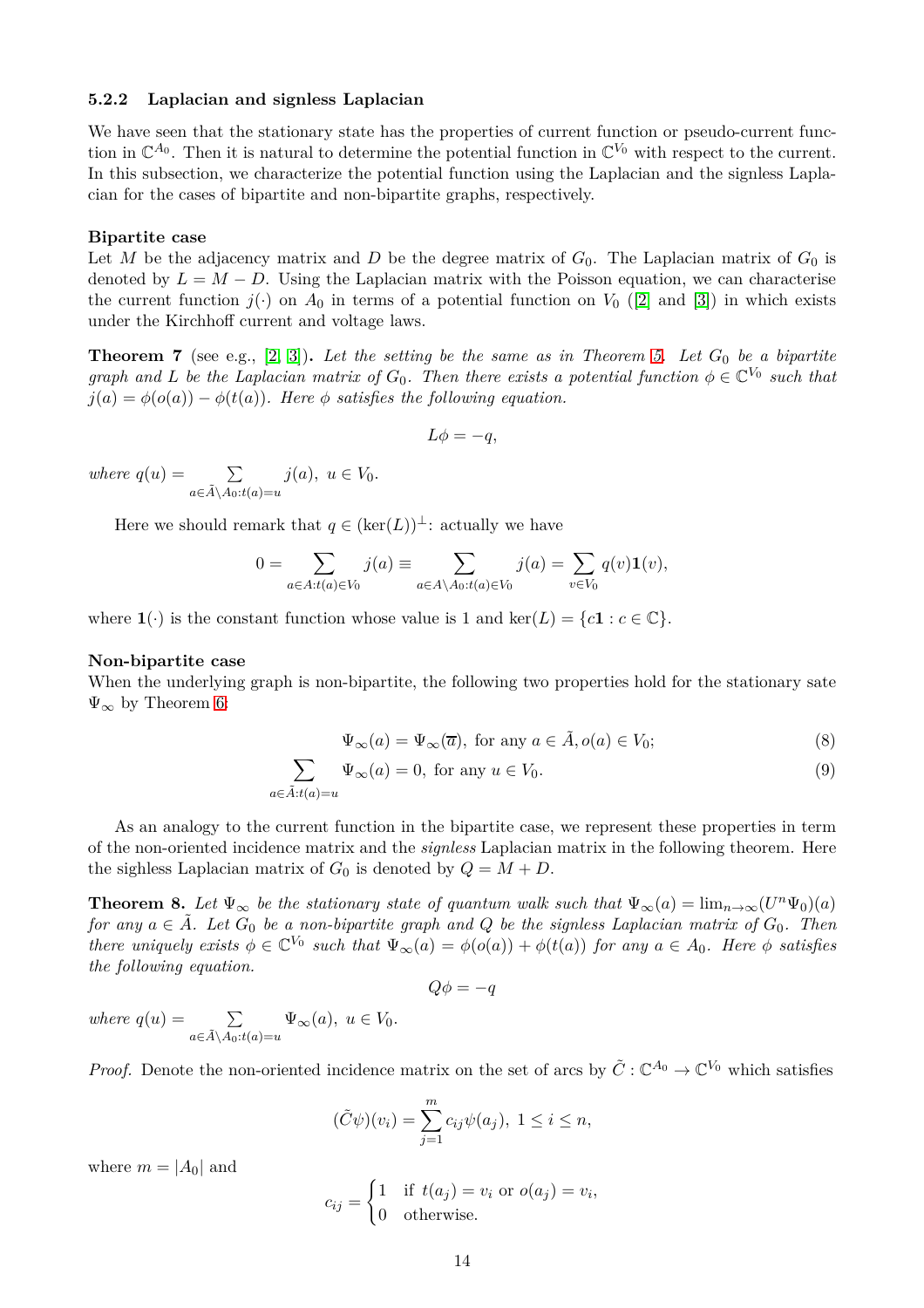Then we have

$$
(\tilde{C}\psi)(v) = \sum_{a \in A_0: t(a) = v} \psi(a) + \sum_{a \in A_0: o(a) = v} \psi(a), \ v \in V_0.
$$

The adjoint operator  $\tilde{C}^* : \mathbb{C}^{V_0} \to \mathbb{C}^{A_0}$  is given by

$$
(\tilde{C}^*f)(a) = f(t(a)) + f(o(a)).
$$

Then we have  $\tilde{C}\tilde{C}^*$  in terms of the signless Laplacian matrix  $Q$ 

$$
\tilde{C}\tilde{C}^* = 2(D + M) = 2Q.
$$

Let  $\psi_{\infty} = \chi^* \Psi_{\infty}$ . Now let us see that if there exists a potential function  $\phi \in \mathbb{C}^{V_0}$  such that  $\psi_{\infty}(a)$  $(\tilde{C}^*\phi)(a)$  for any  $a \in A_0$ , then  $\phi$  must satisfy

$$
Q\phi = -q.
$$

Remark that for any  $a \in A_0$ 

$$
\psi_{\infty}(a) = (\tilde{C}^*\phi)(a) = \phi(t(a)) + \phi(o(a)) = \phi(t(\overline{a})) + \phi(o(\overline{a})) = (\tilde{C}^*\phi)(\overline{a}) = \psi_{\infty}(\overline{a})
$$

and hence the first property of [\(8\)](#page-13-1) can be easily confirmed. We have, by the property [\(8\)](#page-13-1),

$$
\sum_{a \in \tilde{A}: o(a) = u} \Psi_{\infty}(a) = \sum_{a \in \tilde{A}: o(a) = u} \Psi_{\infty}(\overline{a})
$$

$$
= \sum_{a \in \tilde{A}: t(a) = u} \Psi_{\infty}(a),
$$

and by the property [\(9\)](#page-13-2),

$$
\sum_{a \in \tilde{A}: t(a) = u} \Psi_{\infty}(a) + \sum_{a \in \tilde{A}: o(a) = u} \Psi_{\infty}(a) = 0, \ u \in V_0.
$$

Let us divide the summation in the above equation by

$$
\sum_{a\in A_0: t(a)=u}\Psi_\infty(a)+\sum_{a\in \tilde A\backslash A_0: t(a)=u}\Psi_\infty(a)+\sum_{a\in A_0: o(a)=u}\Psi_\infty(a)+\sum_{a\in \tilde A\backslash A_0: o(a)=u}\Psi_\infty(a)=0.
$$

Then it follows that

$$
(\tilde{C}\psi_{\infty})(u) = -2 \sum_{a \in \tilde{A} \setminus A_0: t(a) = u} \Psi_{\infty}(a).
$$

which implies

$$
Q\phi = \frac{1}{2}\tilde{C}\tilde{C}^*\phi = -q,
$$

where  $q(u) = \sum_{a \in \tilde{A} \setminus A_0: t(a) = u} \Psi_\infty(a), u \in V_0$ . Although the existence of the potential function  $\phi$  is ensured by the pseudo-Kirchhoff voltage law in Theorem [6,](#page-12-0) we prove here directly as follows. To show the existence of  $\phi$ , it is enough to show that

$$
\psi_{\infty} \in \text{Range}(\tilde{C}^*) = \text{ker}(\tilde{C})^{\perp}.
$$

Let us see that

<span id="page-14-0"></span>
$$
\ker(\tilde{C}) = (\ker(d) \cap \mathcal{H}_+) \oplus \mathcal{H}_-,
$$
\n(10)

 $\text{where } \mathcal{H}_+ = \left\{ \psi \in \mathbb{C}^{A_0} : \psi(a) = \psi(\overline{a}) \text{ for any } a \in A_0 \right\}, \mathcal{H}_- = \left\{ \psi \in \mathbb{C}^{A_0} : \psi(a) = -\psi(\overline{a}) \text{ for any } a \in A_0 \right\}.$ and

$$
(d\varphi)(u) = \frac{1}{\sqrt{\deg_{G_0}(u)}} \sum_{a \in A_0: t(a) = u} \varphi(a).
$$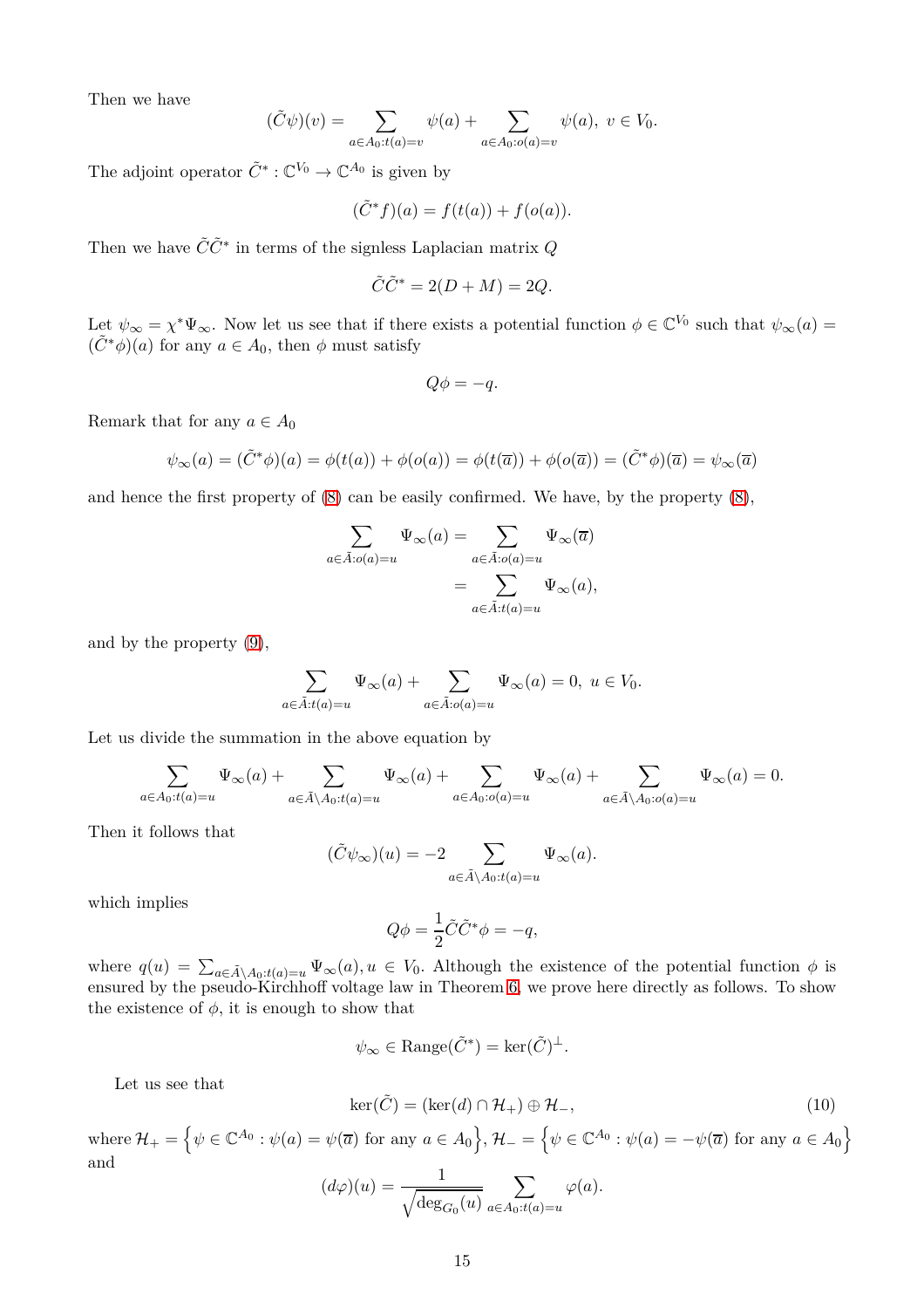Note that  $\mathcal{H}_+ \oplus \mathcal{H}_- = \mathbb{C}^{A_0}$  and  $\mathcal{H}_+ = \text{ker}(1 - S_0)$ ,  $\mathcal{H}_- = \text{ker}(1 + S_0)$ , where  $S_0$  is the shift operator on  $\mathbb{C}^{A_0}$  such that  $S_0 \delta_a = \delta_{\bar{a}}$  for any  $a \in A_0$ . The operator  $\tilde{C}$  can be rewritten by

$$
(\tilde{C}\psi)(u) = \sqrt{\deg_{G_0}(u)} \left( (d\psi)(u) + (dS_0\psi)(u) \right).
$$

Then we have

 $\ker \tilde{C} = \ker(d(1 + S_0)),$ 

which implies [\(10\)](#page-14-0). By [\[13\]](#page-20-4) it follows that

$$
\psi_{\infty} \in (\ker(d) \cap \mathcal{H}_+)^\perp.
$$

Since  $\psi_{\infty}(\bar{a}) = \psi_{\infty}(a)$ , then  $\psi_{\infty} \in \mathcal{H}_{+} = \mathcal{H}_{-}^{\perp}$ . Therefore  $\psi_{\infty} \in \text{ker}(\tilde{C})^{\perp} = \text{Range}(\tilde{C}^{*})$ .

Furthermore, since  $G_0$  is non-bipartite, the least eigenvalue of  $Q$  is positive (cf. [\[5\]](#page-19-8)) and hence  $Q$ is invertible. This completes the proof of the existence and the uniqueness of  $\phi$ .  $\Box$ 

#### **5.2.3 Comfortability**

We have seen that relations between stationary state and the (signless-)Laplacian, which contains information of the geometry of the graph. Let us express the comfortability in terms of some graph geometrical properties. This leads the completion of the proof of Theorem [5.](#page-11-0)

#### **Bipartite case**

Now we introduce the energy of the electric circuit  $\varepsilon_{EC}(G_0)$  which is given by,

$$
\varepsilon_{EC}(G_0) = \frac{1}{2} ||j||^2 = \frac{1}{2} \sum_{a \in A_0} |j(a)|^2.
$$

To give the next proposition, we prepare the following notion. Note that the Laplacian matrix *L* is singular and hence  $\phi$  is not determined uniquely. We impose the ground condition  $\phi(n) = 0$  which reduces the equation in Theorem [7](#page-13-3) to  $L^{(n)}\phi^{(n)} = -q^{(n)}$ , where  $L^{(n)}$  is the matrix obtained by removing the *n*-th row and the *n*-th column of the Laplacian matrix,  $\phi^{(n)}$  and  $q^{(n)}$  are the vectors obtained by removing the *n*-th element from  $\phi$  and *q* respectively. Here,  $\det(L^{(n)})$  is the number of spanning trees of  $G_0$  (see [\[2\]](#page-19-6)), and hence non-zero. So  $\phi^{(n)}$  is determined uniquely by  $\phi^{(n)} = -(L^{(n)})^{-1}q^{(n)}$ . More over, we denote by  $B$  and  $\tilde{B}$ , the usual incidence matrix and the non-oriented incidence matrix on the set of edges respectively. More precisely, we fix an orientation of each  $e \in E_0$  and denote it by  $\vec{E}_0$ :

$$
A_0 = \vec{E}_0 \cup (\vec{E}_0),
$$

where  $(\vec{E}_0) = \{a \in A_0 \mid \bar{a} \in \vec{E}_0\}$ . Then  $B: \mathbb{C}^{\vec{E}_0} \to \mathbb{C}^{V_0}$  is denoted by

$$
(B\psi)(u) = \sum_{t(a)=u} \psi(a) - \sum_{o(a)=u} \psi(a);
$$

then its adjoint is expressed by

$$
(B^*f)(a) = f(t(a)) - f(o(a)).
$$

The non-oriented incidence matrix  $\tilde{B} : \mathbb{C}^{\vec{E_0}} \to \mathbb{C}^{V_0}$  is denoted by

$$
(\tilde{B}\psi)(u) = \sum_{t(a)=u} \psi(a) + \sum_{o(a)=u} \psi(a);
$$

then its adjoint is expressed by

$$
(\tilde{B}^*f)(a) = f(t(a)) + f(o(a)).
$$

Now we give the following proposition.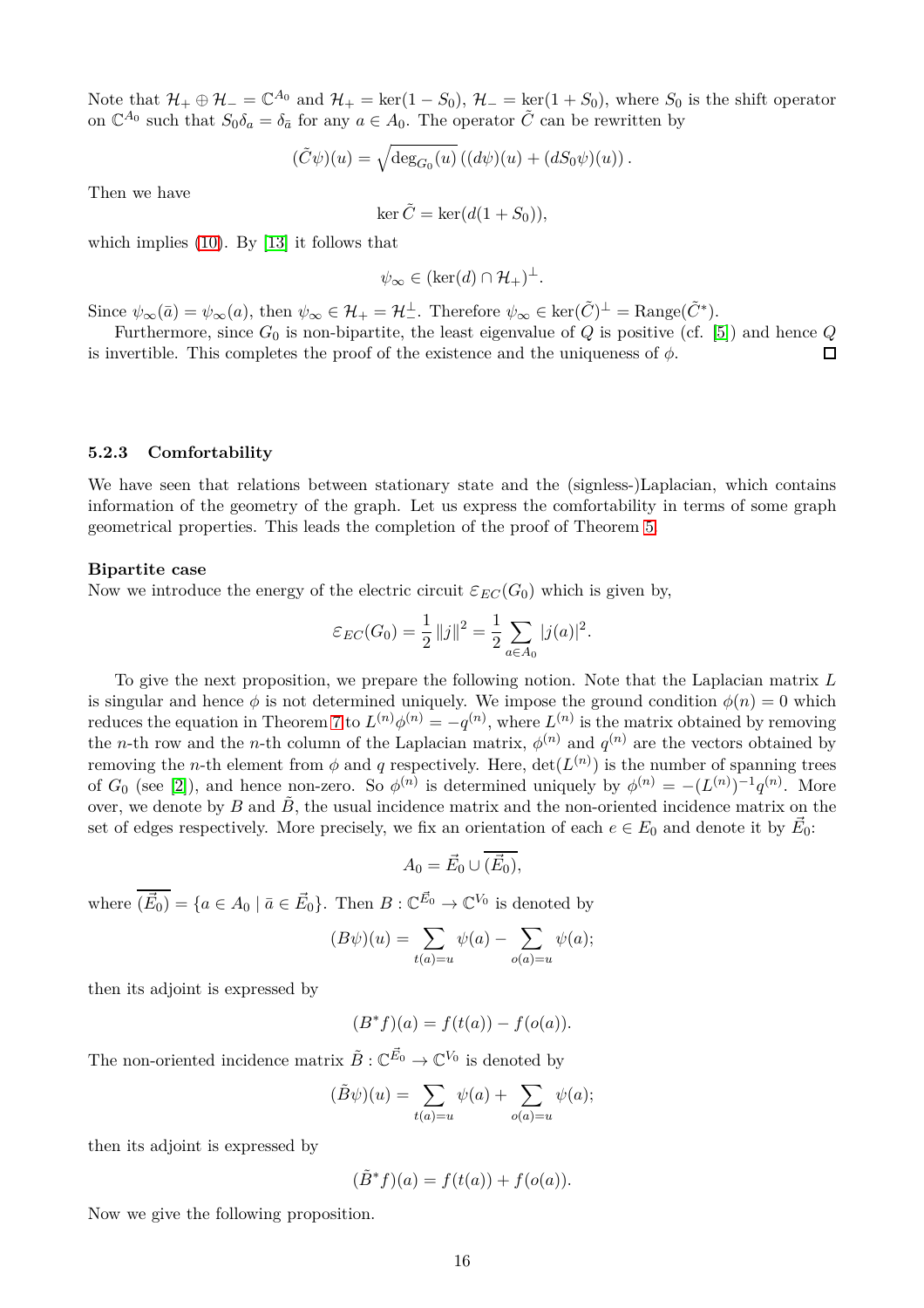<span id="page-16-0"></span>**Proposition 1.** *The electrical energy of the circuit is given by*

$$
\varepsilon_{EC}(G_0) = \frac{1}{\det(L^{(n)})} \sum_{i,j=1}^{n-1} (-1)^{i+j} q^{(n)}(i) q^{(n)}(j) \sum_{\substack{H \subset G_0 \\ |E(H)| = n-2}} \det(B_H^{(n,j)}) \det((B_H^{(n,i)})^*),
$$

where  $B_H^{(n,j)}$  is the matrix obtained by choosing the columns corresponding to the edges in *H* and *removing the j*-th and *n*-th rows in the oriented incidence matrix of  $G_0$ .

*Proof.* By definition, we can write the electrical energy in terms of the Laplacian matrix as follows.

$$
\mathcal{E}_{EC}(G_0) = \frac{1}{2} ||j||^2 = \langle B^* \phi, B^* \phi \rangle = \langle \phi, L\phi \rangle = -\langle \phi, q \rangle = -\langle \phi^{(n)}, q^{(n)} \rangle = \langle (L^{(n)})^{-1} q^{(n)}, q^{(n)} \rangle
$$
  
= 
$$
\sum_{i=1}^{n-1} q^{(n)}(i) ((L^{(n)})^{-1} q^{(n)})(i).
$$

By Cramer's rule, we get,

$$
\varepsilon_{EC}(G_0) = \frac{1}{\det(L^{(n)})} \sum_{i=1}^{n-1} q^{(n)}(i) \det(L_i^{(n)}),
$$

where  $\det(L_i^{(n)})$  $i^{(n)}$  is the matrix obtained by replacing the *i*-th column of  $L^{(n)}$  by  $q^{(n)}$ . Now by expanding along the *i*-th column, we get

$$
\varepsilon_{EC}(G_0) = \frac{1}{\det(L^{(n)})} \sum_{i,j=1}^{n-1} q^{(n)}(i) q^{(n)}(j) \det(L^{(n)}_{(j,i)}),
$$

where  $L_{(i,i)}^{(n)}$  $\binom{n}{(j,i)}$  is the matrix obtained by removing the *j*-th row and the *i*-th column from  $L^{(n)}$ . Note that  $L_{(j,i)}^{(n)} = B^{(j,n)}(B^{(i,n)})^*$  and hence

$$
\varepsilon_{EC}(G_0) = \frac{1}{\det(L^{(n)})} \sum_{i,j=1}^{n-1} q^{(n)}(i) q^{(n)}(j) \det(B^{(j,n)}(B^{(i,n)})^*),
$$

where  $B^{(j,n)}$  is the matrix obtained by removing the *j*-th and the *n*-th rows from *B*. Now by Binet-Cauchy theorem (see [\[5\]](#page-19-8)), it follows that

$$
\varepsilon_{EC}(G_0) = \frac{1}{\det(L^{(n)})} \sum_{i,j=1}^{n-1} (-1)^{i+j} q^{(n)}(i) q^{(n)}(j) \sum_{\substack{H \subset G_0 \\ |E(H)| = n-2}} \det(B_H^{(n,j)}) \det((B_H^{(n,i)})^*),
$$

where  $B_H^{(n,j)}$  is the matrix obtained by choosing the columns corresponding to the edges in *H* from  $B^{(j,n)}$ .  $\Box$ 

Now we give the proof of Theorem [3](#page-4-0) by applying Proposition [1.](#page-16-0) Observing that  $\rho = 1/2$ ,  $q^{(n)}(1) =$  $1 - \rho = 1/2$  $1 - \rho = 1/2$  $1 - \rho = 1/2$  and  $q^{(n)}(i) = 0$   $(i = 2, \ldots, n - 1)$  $(i = 2, \ldots, n - 1)$  $(i = 2, \ldots, n - 1)$  in our setting of Theorem 2 and applying Proposition 1 to our setting, we get

$$
\varepsilon_{EC}(G_0) = \frac{1}{4} \frac{1}{\det(L^{(n)})} \sum_{\substack{H \subset G_0 \\ |E(H)| = n-2}} \left( \det(B_H^{(n,1)}) \right)^2.
$$

Focusing on the linearly dependence on the column vectors of the incidence matrix of the spanning subgraph  $H \subset G_0$ , we obtain the following:

1. If *H* contains a cycle, then  $\det(B_H^{(n,1)}) = 0$ ;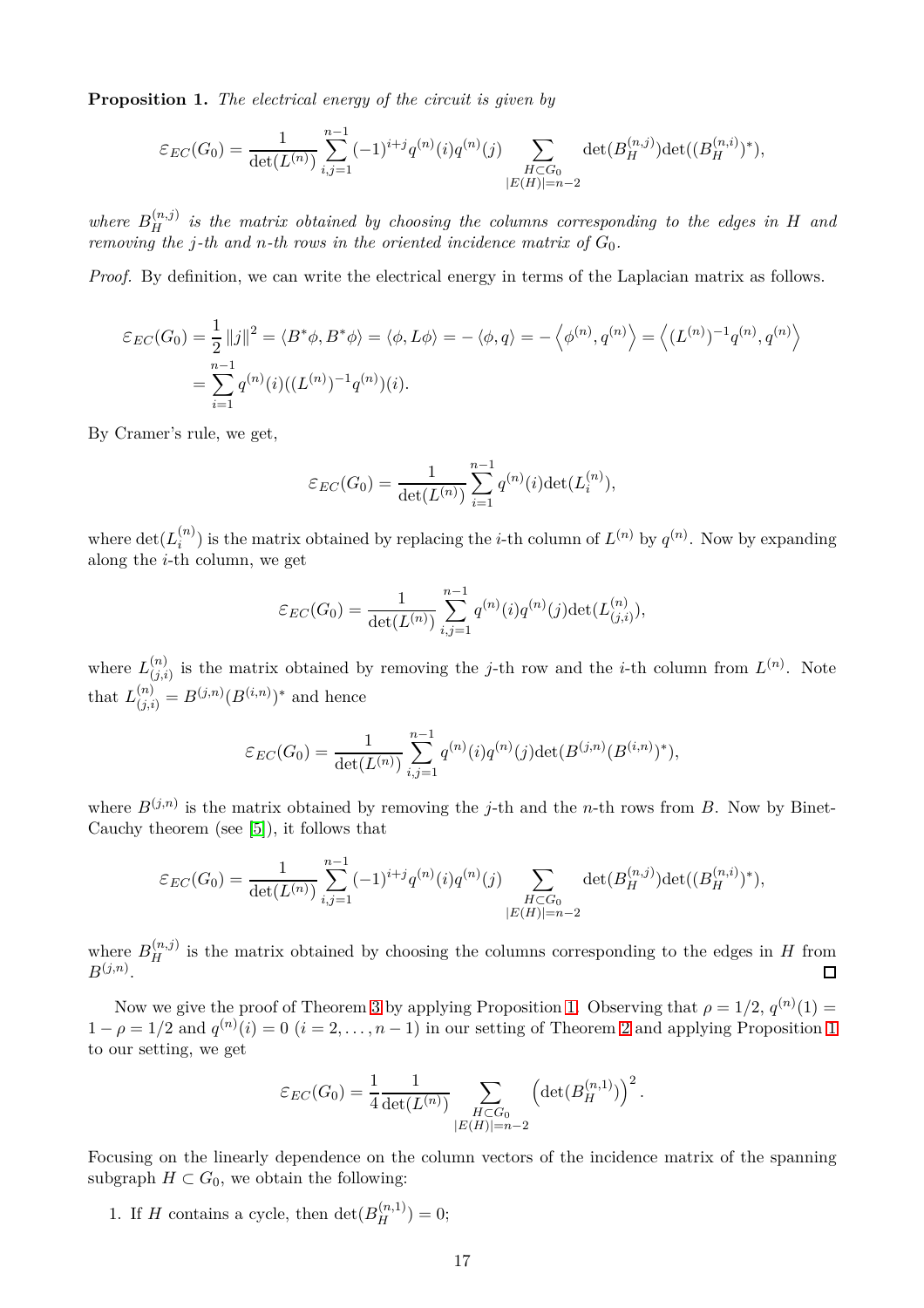2. If *H* contains a connected component including both  $u_1$  and  $u_n$ , then  $\det(B_H^{(n,1)}) = 0$ .

Hence, it implies that if  $\det(B_H^{(n,1)}) \neq 0$ . Then *H* is a spanning forest which contains exactly two components, one containing  $u_1$  and the other one containing  $u_n$ . On the other hand, if *H* is a spanning forest which contains exactly two components, one containing  $u_1$  and the other one containing  $u_n$ ,  $B_H^{(n,1)}$  is of the form

$$
B_H^{(n,1)} = \begin{pmatrix} B_{T_1} & 0 \\ 0 & B_{T_2} \end{pmatrix}
$$

for the trees  $T_1$  and  $T_2$  in the forest which are the spanning trees of the two components of the forest. Now by [\[2\]](#page-19-6),  $\det(B_{T_1}) = \det(B_{T_2}) = \pm 1$  and hence  $\left(\det(B_H^{(n,1)})\right)^2 = 1$ . Thus,  $\left(\det(B_H^{(n,1)})\right)^2 = 1$  if and only if *H* is a spanning forest which contains exactly two components, one containing  $u_1$  and the other one containing *un*. Hence it follows that

$$
\varepsilon_{EC}(G_0) = \frac{\chi_2(G_0; u_1, u_n)}{\chi_1(G_0)},
$$

where  $\chi_1(G_0)$  is the tree number of  $G_0$  and  $\chi_2(G_0; u_1, u_n)$  is the number of spanning forests of  $G_0$ with exactly two components, one containing  $u_1$  and the other containing  $u_n$ .

Let  $G_0$  be a bipartite graph. Then

$$
\varepsilon_{QW} = \frac{1}{2} \sum_{a \in A_0} |\Psi_{\infty}(a)|^2 = \frac{1}{2} \sum_{a \in A_0} |j(a) + \rho|^2 = \frac{1}{2} \sum_{a \in A_0} j(a)^2 + \rho \sum_{a \in A_0} j(a) + \rho^2 |E_0|
$$
  
=  $\varepsilon_{EC}(G_0) + \rho^2 |E_0|.$  (11)

Note that in our setting with only two tails, we have  $\rho^2 = \frac{1}{4}$  $\frac{1}{4}$ , which leads to the formula in the theorem.

#### **Non-bipartite case**

Now let  $G_0$  be non-bipartite. Then we have  $\psi_\infty(e) = \psi_\infty(\bar{e}) = (\tilde{B}^*\phi)(e)$  for any  $e \in \vec{E}_0$  and  $Q\phi = -q$ . Now since  $G_0$  is non-bipartite, it follows that *Q* is invertible (for example, see [\[5,](#page-19-8) Theorem 7.8.1]) and hence  $\phi = -Q^{-1}q$ . By a similar argument, it follows that

$$
\varepsilon_{QW}(G_0) = \frac{1}{2} \sum_{a \in A_0} |\Psi_{\infty}(a)|^2 = \frac{1}{2} \langle \psi_{\infty}, \psi_{\infty} \rangle = \langle \tilde{B}^* \phi, \tilde{B}^* \phi \rangle = \langle \phi, Q\phi \rangle = \langle Q^{-1}q, q \rangle.
$$

By using the Cramer's rule and the Binet-Cauchy theorem, we can derive a similar expression for the non-bipartite graphs as follows:

<span id="page-17-0"></span>**Proposition 2.** Let  $G_0$  be a non-bipartite graph with arbitrary boundary. Then we have

$$
\varepsilon_{QW}(G_0) = \frac{1}{\det(Q)} \sum_{i,j=1}^n (-1)^{i+j} q(i) q(j) \sum_{\substack{H \subset G_0 \\ |E(H)| = n-1}} \det(\tilde{B}_H^{(i)}) \det(\tilde{B}_H^{(j)}),
$$

where  $\tilde{B}^{(j)}_H$  is the matrix obtained by choosing the columns corresponding to the edges in  $H$  and re*moving the j-th row from*  $\tilde{B}$ *.* 

Observing that  $q(j) = \delta_1(j)$  in our setting and applying Proposition [2,](#page-17-0) then we have

$$
\varepsilon_{QW}(G_0) = \frac{1}{\det(Q)} \sum_{\substack{H \subset G_0 \\ |E(H)| = n-1}} \left( \det(\tilde{B}_H^{(1)}) \right)^2.
$$

Focusing on the linearly dependence on the column vectors of the incidence matrix of the spanning subgraph  $H \subset G \setminus \{u_1\}$ , we obtain the following: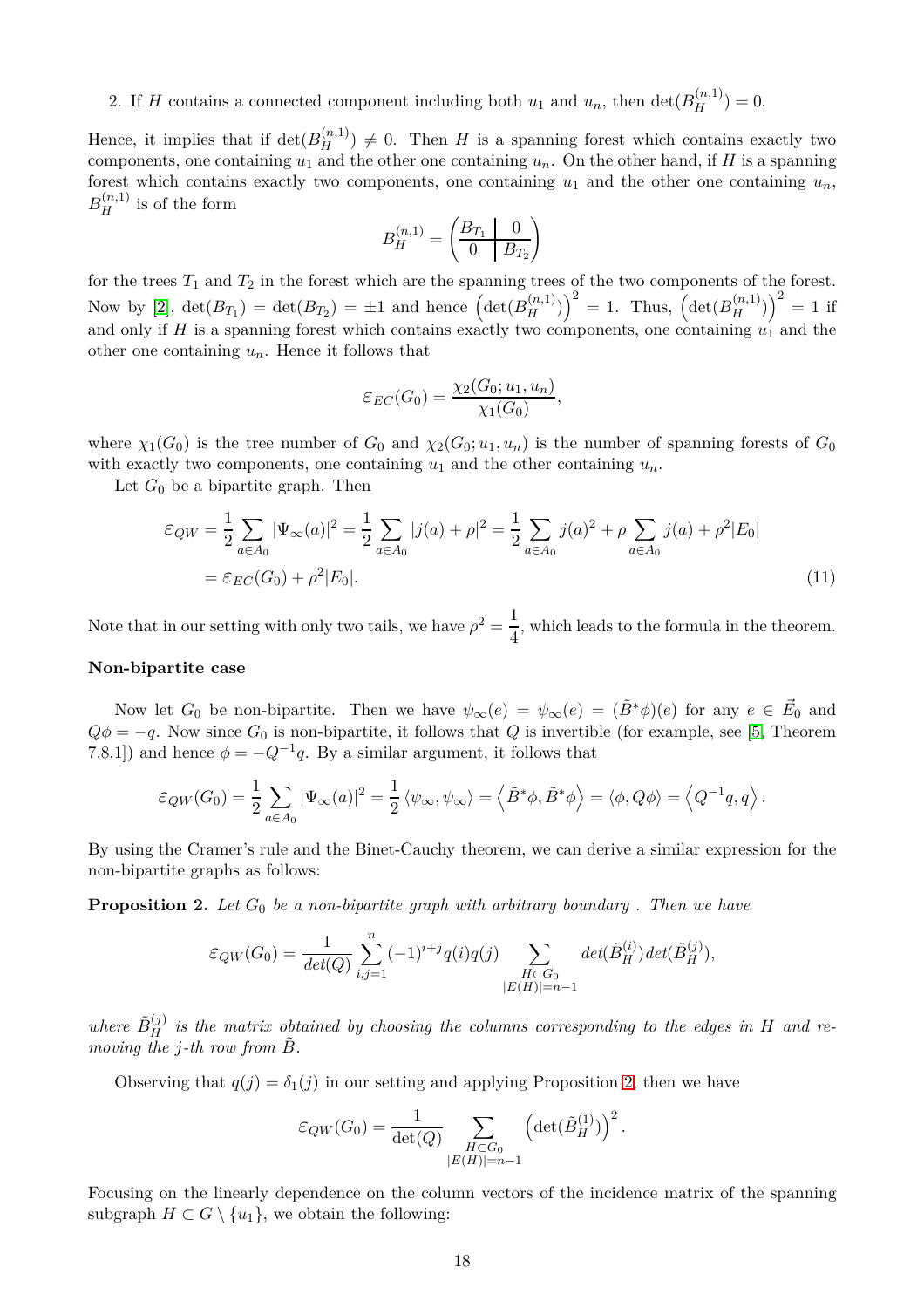- 1. If *H* has an even cycle, then  $\det(\tilde{B}_H^{(1)}) = 0$ ;
- 2. If *H* has a connected component having at least two odd cycles, then  $\det(\tilde{B}_H^{(1)}) = 0$ ;
- 3. If *H* has a connected component having an odd cycle and  $u_1$ , then  $\det(\tilde{B}_H^{(1)}) = 0$ .

Hence it implies that if  $\det(\tilde{B}_H^{(1)}) \neq 0$  then  $H = T \cup C_1 \cup ... \cup C_k$  where  $u_1 \in T$  where  $T$  is a tree and *C*<sub>1</sub> ∪ *...* ∪ *C*<sub>*k*</sub> are odd unicycles. Now if  $H = T \cup C_1 \cup ... \cup C_k$  where  $u_1 \in T$  where *T* is a tree and *C*<sup>1</sup> ∪ *...* ∪ *C*<sup>*k*</sup> are odd unicycles, then  $\tilde{B}_{H}^{(1)}$  is of the form

$$
\tilde{B}_H^{(1)} = \begin{pmatrix}\n\tilde{B}_T & 0 & \dots & 0 \\
\hline\n0 & \tilde{B}_{C_1} & \dots & 0 \\
\vdots & & & \\
\hline\n0 & \dots & 0 & \tilde{B}_{C_k}\n\end{pmatrix}.
$$

Note that  $\det(\tilde{B}_T) = \pm 1$  (by [\[2\]](#page-19-6)) and by expanding the determinant of the non-oriented incidence matrix of a cycle, we can show that  $\det(\tilde{B}_{C_i}) = \pm 2$  (see Appendix for the details), which implies that

$$
\left(\det(\tilde{B}_H^{(1)})\right)^2 = 4^{\omega(H)-1},
$$

where  $\omega(H)$  is the number of components in *H*. Furthermore, let

 $\mathcal{C}_o = \{ \{C_1, ..., C_r\} | C_i \text{'s are odd unicyclic graphs} \}$ 

and

 $\mathcal{TC}_o = \{\{T, C_1, ..., C_k\} | u_1 \in T \text{ where } T \text{ is a tree and } C_i \text{'s are odd unicyclic graphs}\}.$ Then by [\[4\]](#page-19-9),

$$
\det(Q) = \sum_{H \in C_0} 4^{\omega(H)}
$$

and it follows that

$$
\varepsilon_{QW} = \frac{\sum\limits_{H \in \mathcal{TC}_o} 4^{\omega(H)-1}}{\sum\limits_{H \in C_0} 4^{\omega(H)}}
$$

which completes the proof.  $\Box$ 

## **Appendix**

Let  $C_i$  be an odd unicyclic graph and let  $\tilde{B}_{C_i}$  be the non-oriented incident matrix of  $C_i$ . Let us prove that  $\det(\tilde{B}_{C_i}) = \pm 2$ . Since an odd unicyclic graph is obtained by connecting trees to an odd cycle (say  $C'$ ), If we expand  $\det(\tilde{B}_{C_i})$  along the row corresponding to a leaf of a tree connected to  $C'$ , it reduces to a similar determinant. By expanding recursively along the rows corresponding to the leaves of the graph, we obtain

$$
\det(\tilde{B}_{C_i}) = \pm \det(B_{C'}).
$$

Now it is enough to show that  $\det(B_{C'})=2$ . Observe that we have

$$
\det(B_{C'}) = \det \begin{pmatrix} 1 & 0 & \dots & 0 & 1 \\ 1 & 1 & 0 & \dots & 0 \\ \vdots & & & & \\ \vdots & & & & \\ 0 & \dots & 0 & 1 & 1 \end{pmatrix}.
$$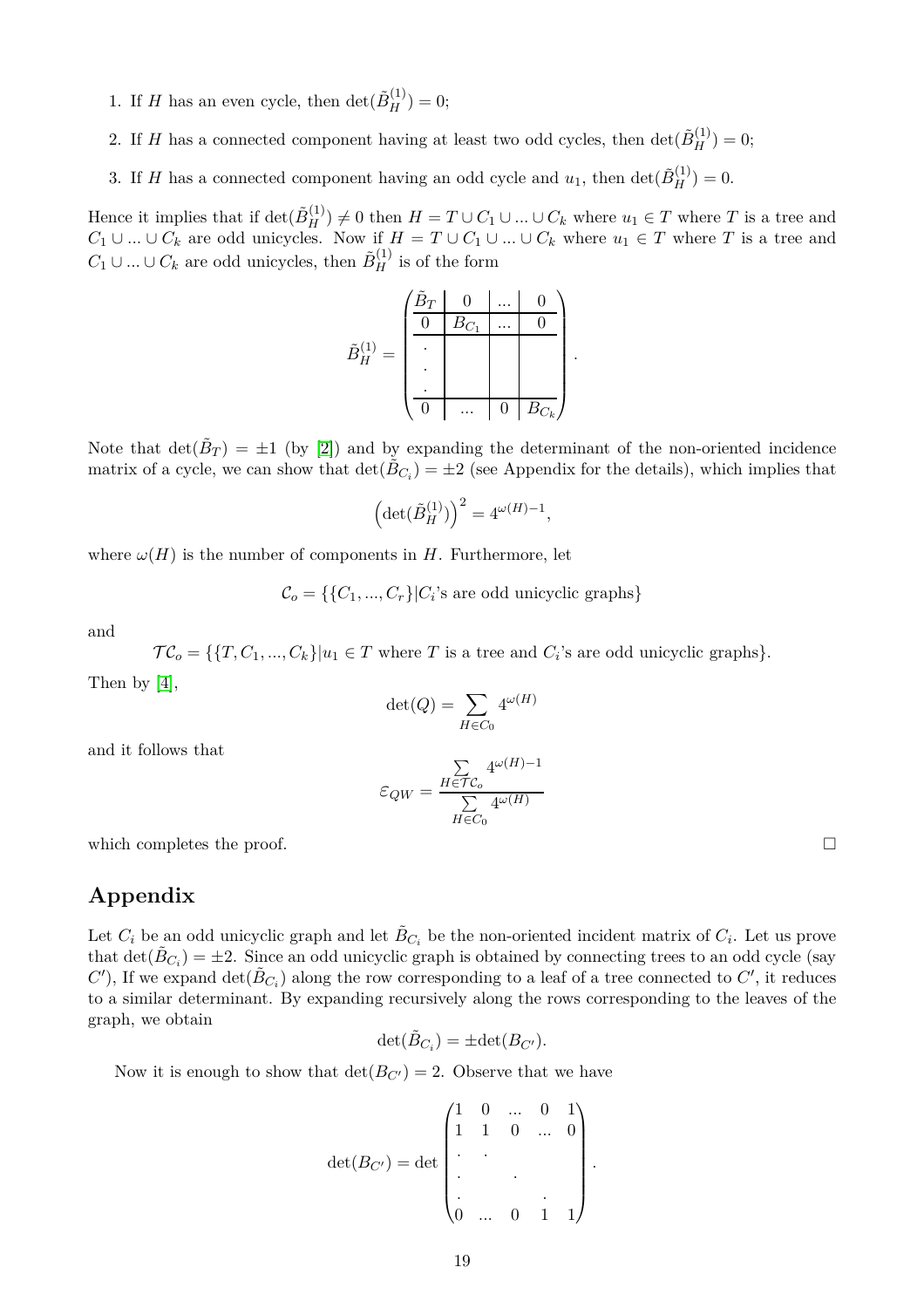Expanding the determinant in the right hand side along the first row, since there are odd number of rows and columns, we get

$$
\det(B_{C'}) = \det \begin{pmatrix} 1 & 0 & \dots & 0 & 0 \\ 1 & 1 & 0 & \dots & 0 \\ \cdot & \cdot & & & \\ \cdot & \cdot & & & \\ \cdot & \cdot & & & \\ 0 & \dots & 0 & 1 & 1 \end{pmatrix} + \det \begin{pmatrix} 1 & 1 & \dots & 0 & 0 \\ 0 & 1 & 1 & \dots & 0 \\ \cdot & \cdot & & & \\ \cdot & \cdot & & & \\ \cdot & \cdot & & & \\ 0 & \dots & 0 & 0 & 1 \end{pmatrix}.
$$

Now to compute the two determinants in the right hand side, we expand the first determinant recursively along the rows and the second along the columns and we obtain that these two determinants are equal to 1. Hence we conclude that

$$
\det(\tilde{B}_{C_i}) = \pm 2.
$$

**Acknowledgments**: Yu.H. acknowledges financial supports from the Grant-in-Aid of Scientific Research (C) Japan Society for the Promotion of Science (Grant No. 18K03401). M.S. acknowledges financial supports from JST SPRING (Grant No. JPMJSP2114). E.S. acknowledges financial supports from the Grant-in-Aid of Scientific Research (C) Japan Society for the Promotion of Science (Grant No. 19K03616) and Research Origin for Dressed Photon. We would like to thank prof. Hajime Tanaka for the invaluable discussions and the comments which were very useful to carry out this study.

### **References**

- <span id="page-19-6"></span>[1] Ambainis, A. (2003) Quantum walks and their algorithmic applications. *Int. J. Quantum Inf., 1 (04)*, 507-518.
- <span id="page-19-7"></span>[2] Biggs, N. (1993) Algebraic Graph Theory (2nd ed.). Cambridge University Press.
- <span id="page-19-9"></span>[3] Bollobás, B. (2013) Modern Graph Theory. Springer.
- [4] Cvetkovic, D.M., Rowlinson, P. and Simic, S. (2007) Signless Laplacians of finite graphs. *Linear Algebra Appl. , 423(1),* 155-171.
- <span id="page-19-8"></span><span id="page-19-3"></span>[5] Cvetkovic, D.M., Rowlinson, P. and Simic, S. (2010) An introduction to the theory of graph spectra. Cambridge: Cambridge University Press.
- <span id="page-19-4"></span>[6] Feldman, E. and Hillery, M. (2005) Quantum walks on graphs and quantum scattering theory. *Contemp. Math. 381*, 71.
- <span id="page-19-2"></span>[7] Feldman, E. and Hillery, M. (2007) Modifying quantum walks: a scattering theory approach. *J. Phys. A: Math. Theor. 40*, 11343.
- [8] Chris Godsil, Hanmeng Zhan, Discrete-Time Quantum Walks and Graph Structures, Journal of Combinatorial Theory, Series A 167 (2019) pp.181-212.
- [9] Grover, L.K. (1997) Quantum mechanics helps in searching for a needle in a haystack. *Phys. Rev. Lett., 79(2)*, 325.
- <span id="page-19-0"></span>[10] Higuchi, Yu., Konno, N., Sato, I. and Segawa, E. (2014) Spectral and asymptotic properties of Grover walks on crystal lattices. *J. Funct. Anal. 267.,* 4197–4235.
- <span id="page-19-5"></span>[11] Higuchi, Yu., Sabri, M. and Segawa, E. (2020) Electric Circuit Induced by Quantum Walk. *J. Stat. Phys., 181,* 603-617.
- <span id="page-19-1"></span>[12] Higuchi, Yu. and Segawa, E. (2018) Quantum walks induced by Dirichlet random walks on infinite trees, *J. Phys. A: Math. Theor., 51,* 075303.